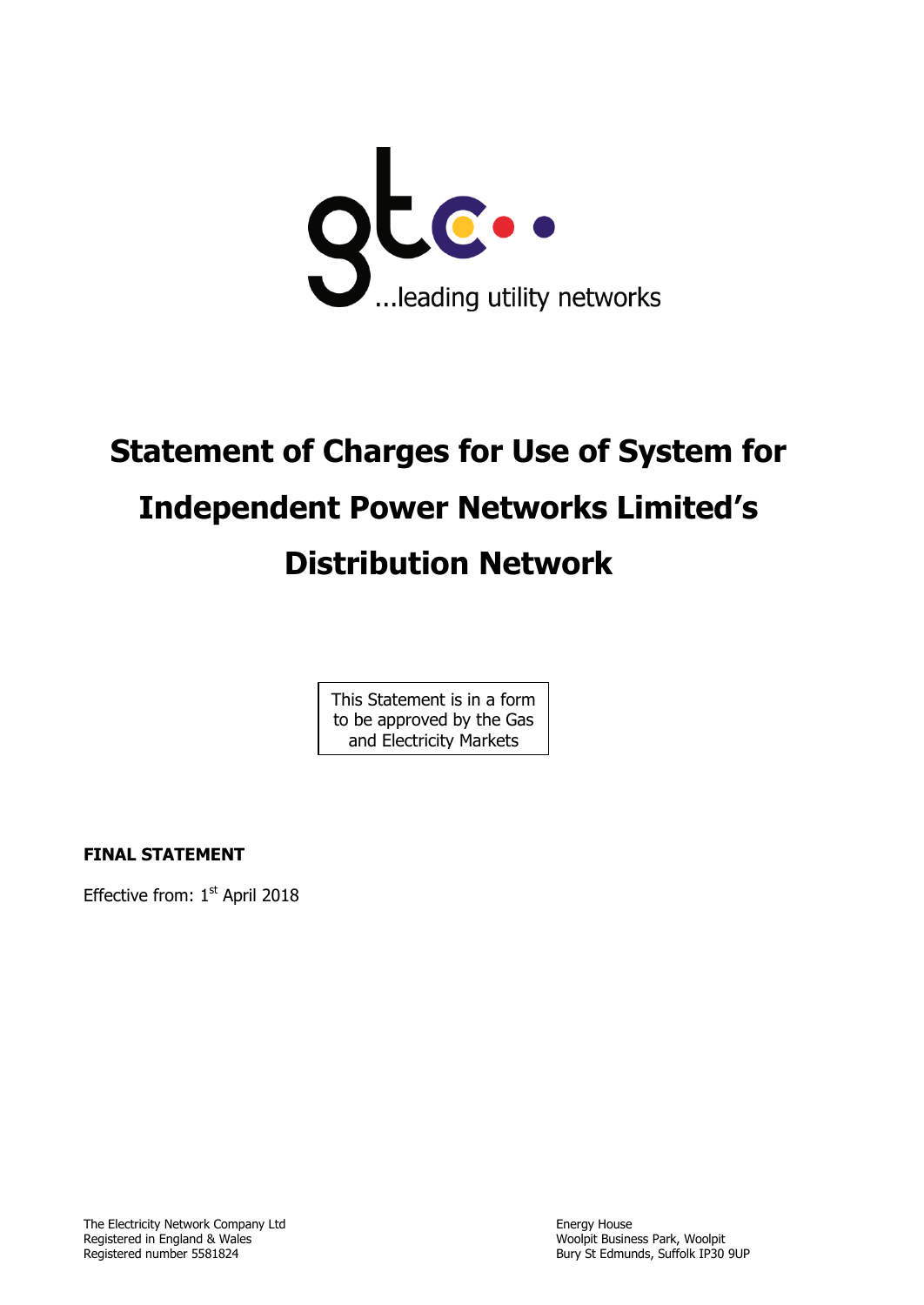## **Version Control**

| <b>Version</b> | <b>Date</b>   | Description of version and<br>anv<br>changes made |
|----------------|---------------|---------------------------------------------------|
|                | March 2014    | <b>Issued</b>                                     |
|                | February 2015 | Document reviewed and updated                     |
|                | January 2017  | Document reviewed and updated                     |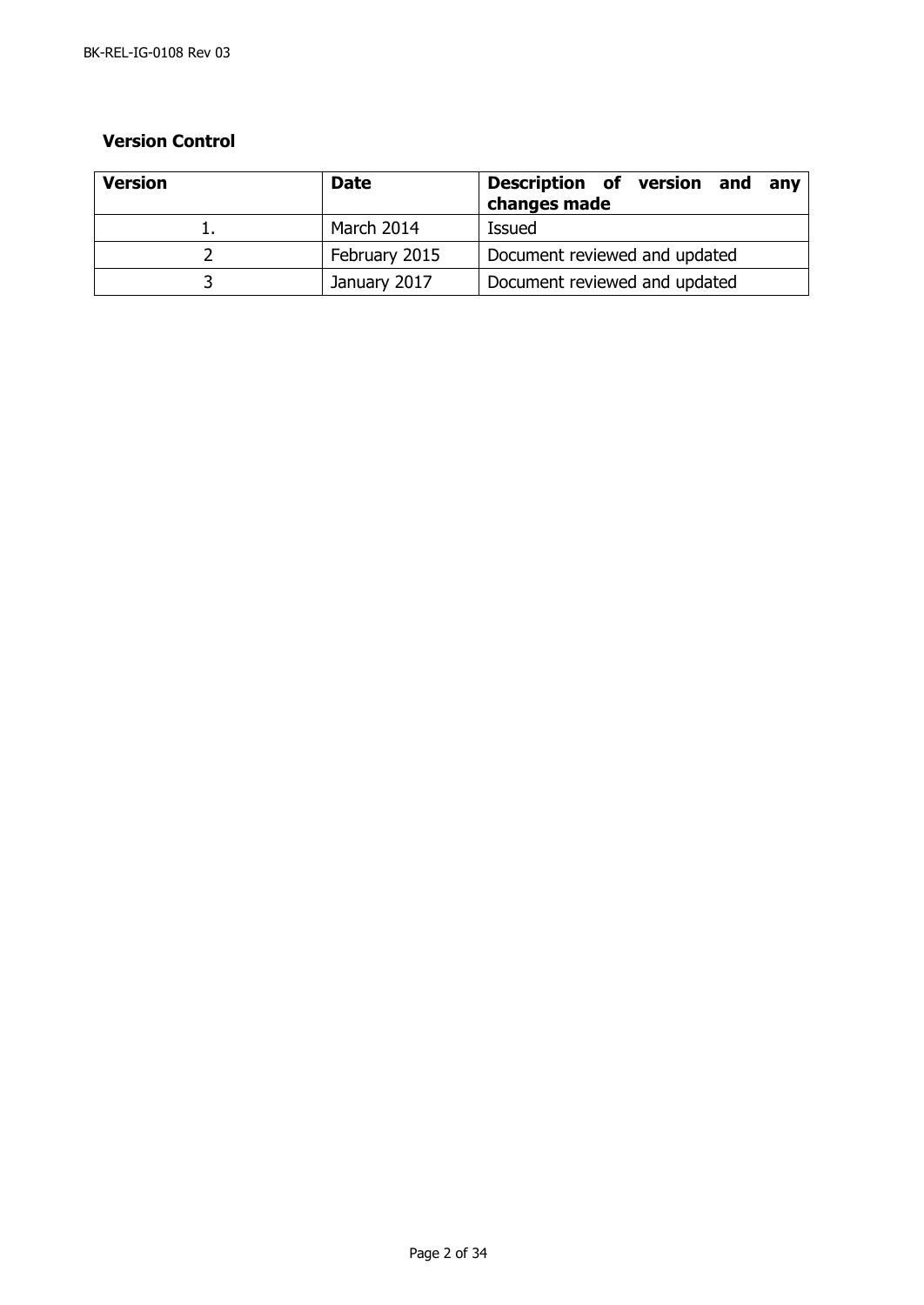# **CONTENTS**

| 1. |                                                            |  |
|----|------------------------------------------------------------|--|
|    |                                                            |  |
|    |                                                            |  |
| 2. |                                                            |  |
|    |                                                            |  |
|    |                                                            |  |
|    |                                                            |  |
|    |                                                            |  |
|    |                                                            |  |
|    |                                                            |  |
|    |                                                            |  |
|    |                                                            |  |
|    |                                                            |  |
|    |                                                            |  |
|    |                                                            |  |
|    |                                                            |  |
|    |                                                            |  |
|    |                                                            |  |
|    |                                                            |  |
|    |                                                            |  |
|    |                                                            |  |
|    |                                                            |  |
|    |                                                            |  |
|    |                                                            |  |
|    |                                                            |  |
|    |                                                            |  |
|    |                                                            |  |
|    |                                                            |  |
|    |                                                            |  |
|    |                                                            |  |
| 3. | SCHEDULE OF CHARGES FOR USE OF THE DISTRIBUTION SYSTEM  18 |  |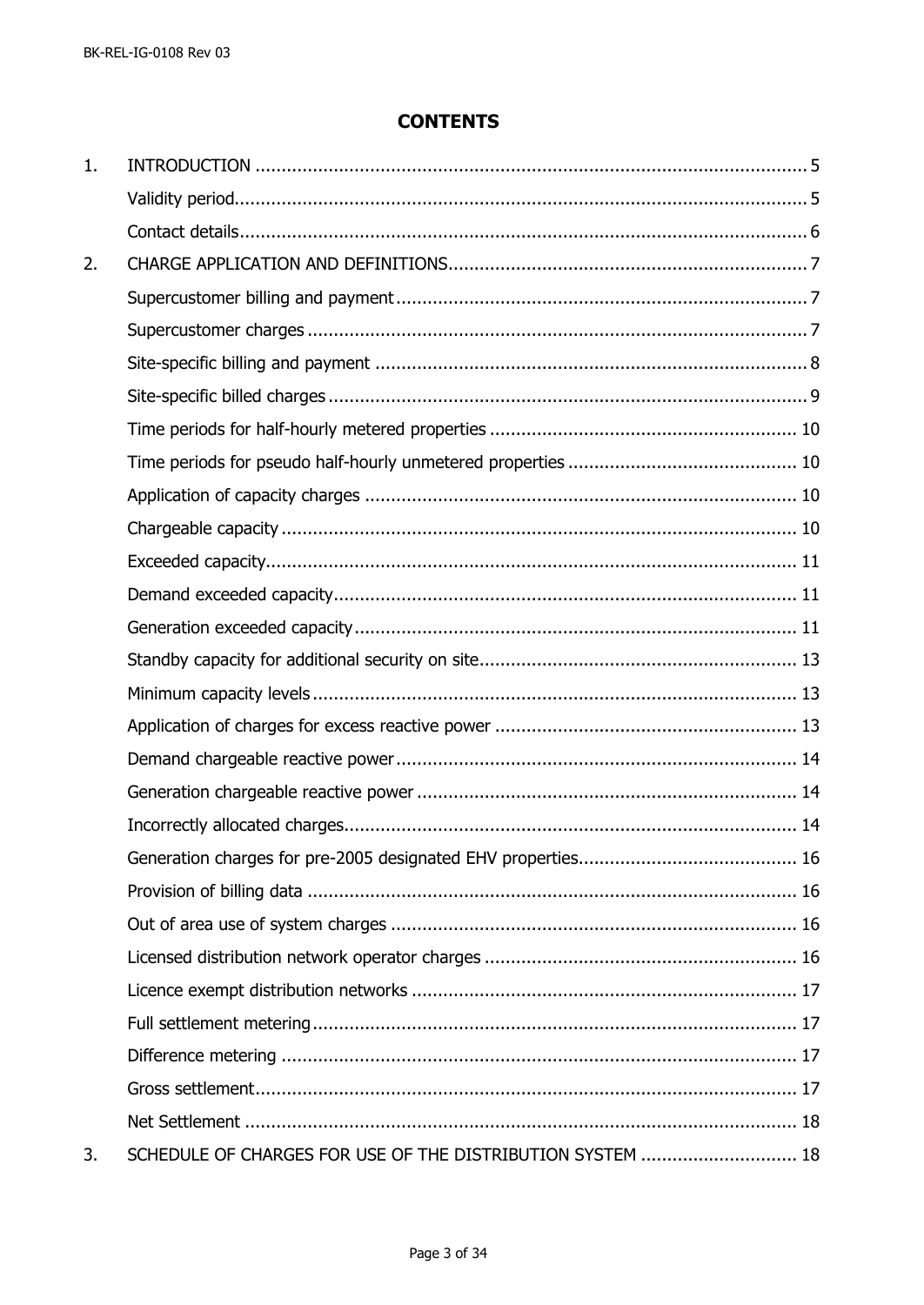| 4. |                                                                                               |
|----|-----------------------------------------------------------------------------------------------|
|    |                                                                                               |
|    |                                                                                               |
|    |                                                                                               |
| 5. |                                                                                               |
|    |                                                                                               |
|    |                                                                                               |
|    |                                                                                               |
|    |                                                                                               |
| 6. |                                                                                               |
| 7. |                                                                                               |
| 8. | CHARGES FOR ELECTRICAL PLANT PROVIDED ANCILLARY TO THE GRANT OF USE OF                        |
|    |                                                                                               |
|    |                                                                                               |
|    |                                                                                               |
|    |                                                                                               |
|    |                                                                                               |
|    |                                                                                               |
|    |                                                                                               |
|    |                                                                                               |
|    | ANNEX 1 - Schedule of Charges for use of the Distribution System by LV and HV Designated      |
|    | ANNEX 2 - Schedule of Charges for use of the Distribution System by Designated EHV Properties |
|    | ANNEX 3 - Schedule of Charges for use of the Distribution System to Preserved/Additional LLFC |
|    |                                                                                               |
|    |                                                                                               |
|    |                                                                                               |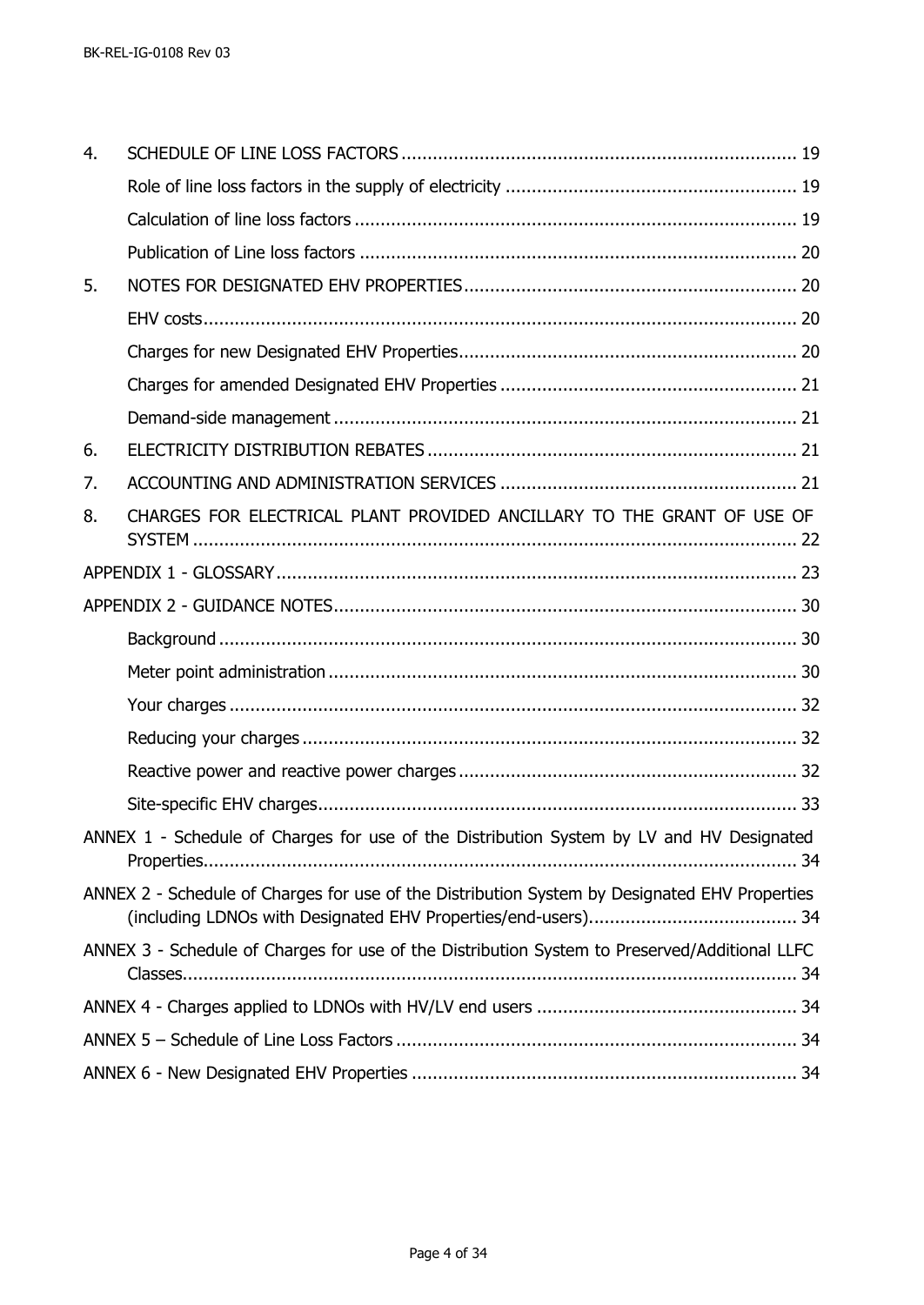# <span id="page-4-0"></span>**1. INTRODUCTION**

This statement tells you about our charges and the reasons behind them. It has been prepared consistent with Standard Licence Condition 14 of our Electricity Distribution Licence. The main purpose of this statement is to provide our schedule of charges<sup>1</sup> for the use of our Distribution System and to provide the schedule of adjustment factors<sup>2</sup> that should be applied in Settlement to account for losses from the Distribution System. We have also included guidance notes in Appendix 2 to help improve your understanding of the charges we apply.

Within this statement we use terms such as 'Users' and 'Customers' as well as other terms which are identified with initial capitalisation. These terms are defined in the glossary.

The charges in this statement replicate those published by the DNOs where the latter have been calculated using the Common Distribution Charging Methodology (CDCM) for Low Voltage and High Voltage (LV and HV) Designated Properties. Charges for any Designated EHV Properties connected to the IPNL network will be calculated using the IPNL EHV Charging Methodology. At the date of publication IPNL has no Designated EHV properties.

Separate charges are calculated depending on the characteristics of the connection and whether the use of the Distribution System is for demand or generation purposes. Where a generation connection is seen to support the Distribution System the charges will be negative and the Supplier will receive credits for exported energy.

The application of charges to premises can usually be referenced using the Charge Code contained in the charge tables. The Charge Code is applied by reference to the combination of the LLFC, PC and SSC attached to a supply point. Further information on how to identify and calculate the charge that will apply for your premise is provided in the guidance notes in Appendix 2.

All charges in this statement are shown **exclusive** of VAT. Invoices will include VAT at the applicable rate.

The annexes that form part of this statement are also available in spreadsheet format. This spreadsheet contains supplementary information used for charging purposes and a simple model to assist you to calculate charges. This spreadsheet can be downloaded from [http://www.gtc-uk.co.uk/about-us/our-regulated-businesses.](http://www.gtc-uk.co.uk/about-us/our-regulated-businesses)

## <span id="page-4-1"></span>**Validity period**

j

This charging statement is valid for services provided from the effective date stated on the front of the statement and remains valid until updated by a revised version or superseded by a statement with a later effective date.

When using this charging statement care should be taken to ensure that the statement or statements covering the period that is of interest are used.

 $<sup>1</sup>$  Charges can be positive or negative.</sup>

 $2$  Also known as Loss Adjustment Factors or Line Loss Factors.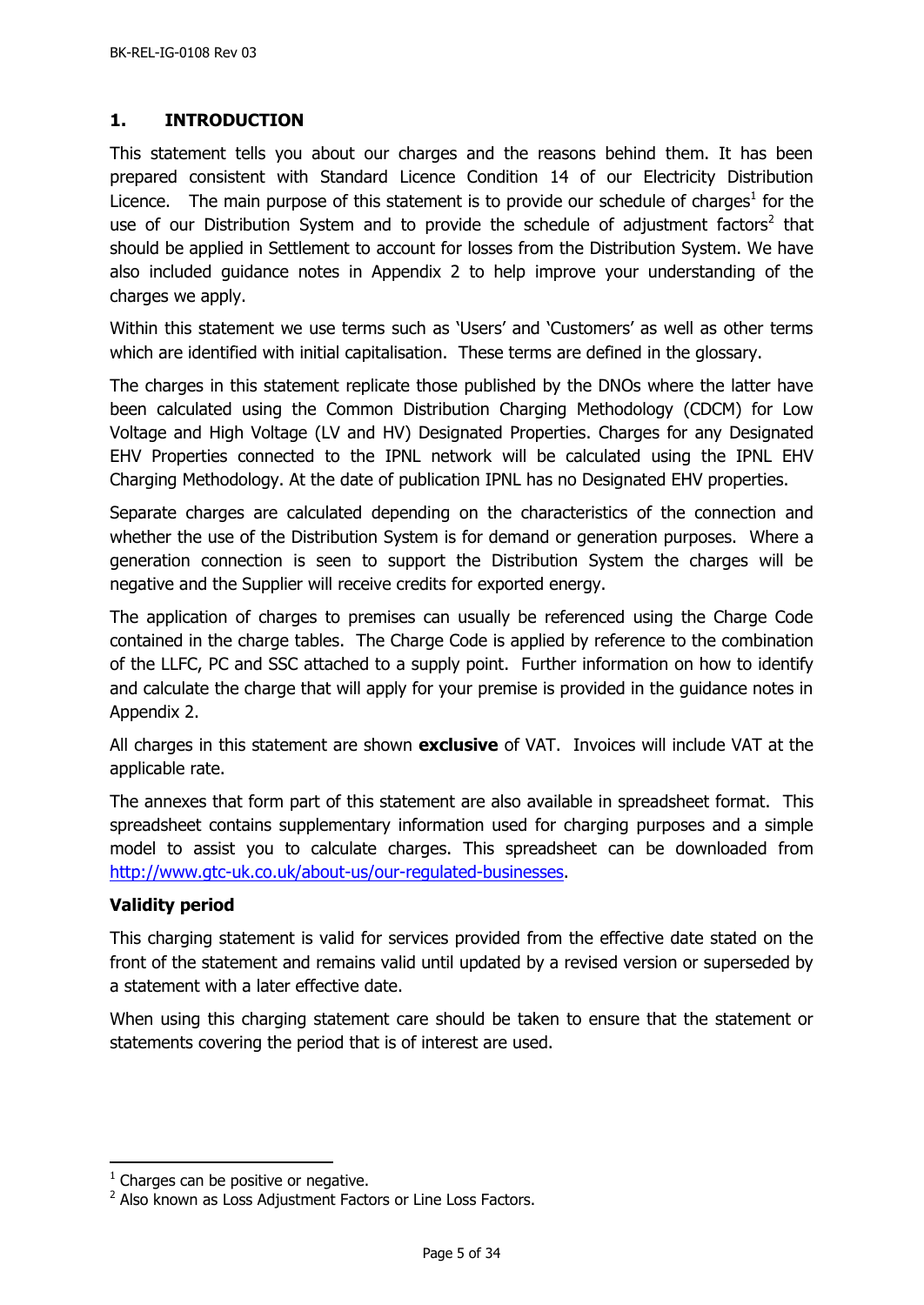Notice of any revision to the statement will be provided to Users of our Distribution System. The latest statements can be downloaded from [http://www.gtc-uk.co.uk/about-us/our](http://www.gtc-uk.co.uk/about-us/our-regulated-businesses)[regulated-businesses.](http://www.gtc-uk.co.uk/about-us/our-regulated-businesses)

## <span id="page-5-0"></span>**Contact details**

If you have any questions about this statement please initially contact us at this address:

Regulation **GTC** Energy House Woolpit Business Park Woolpit Bury St Edmunds IP30 9UP [regulatory@gtc-uk.co.uk](mailto:regulatory@gtc-uk.co.uk) 01359 243251

<span id="page-5-1"></span>All enquiries regarding tariffs should be addressed to:

Finance Revenue GTC Energy House Woolpit Business Park Woolpit Bury St Edmunds IP30 9UP [Finance.Revenue@gtc-uk.co.uk](mailto:Finance.Revenue@gtc-uk.co.uk)

All enquiries regarding connection agreements and changes to maximum capacities should be addressed to:

> MPAN Requests GTC Energy House Woolpit Business Park Woolpit Bury St Edmunds IP30 9UP [MPAN.Requests@gtc-uk.co.uk](file:///C:/Users/neil.brinkley/AppData/Local/Microsoft/Windows/INetCache/Content.Outlook/G1I01KIK/MPAN.Requests@gtc-uk.co.uk)

For all other queries please initially contact our general enquiries telephone number: 01359 240363 lines are open 08:00 - 17:00 Monday to Friday.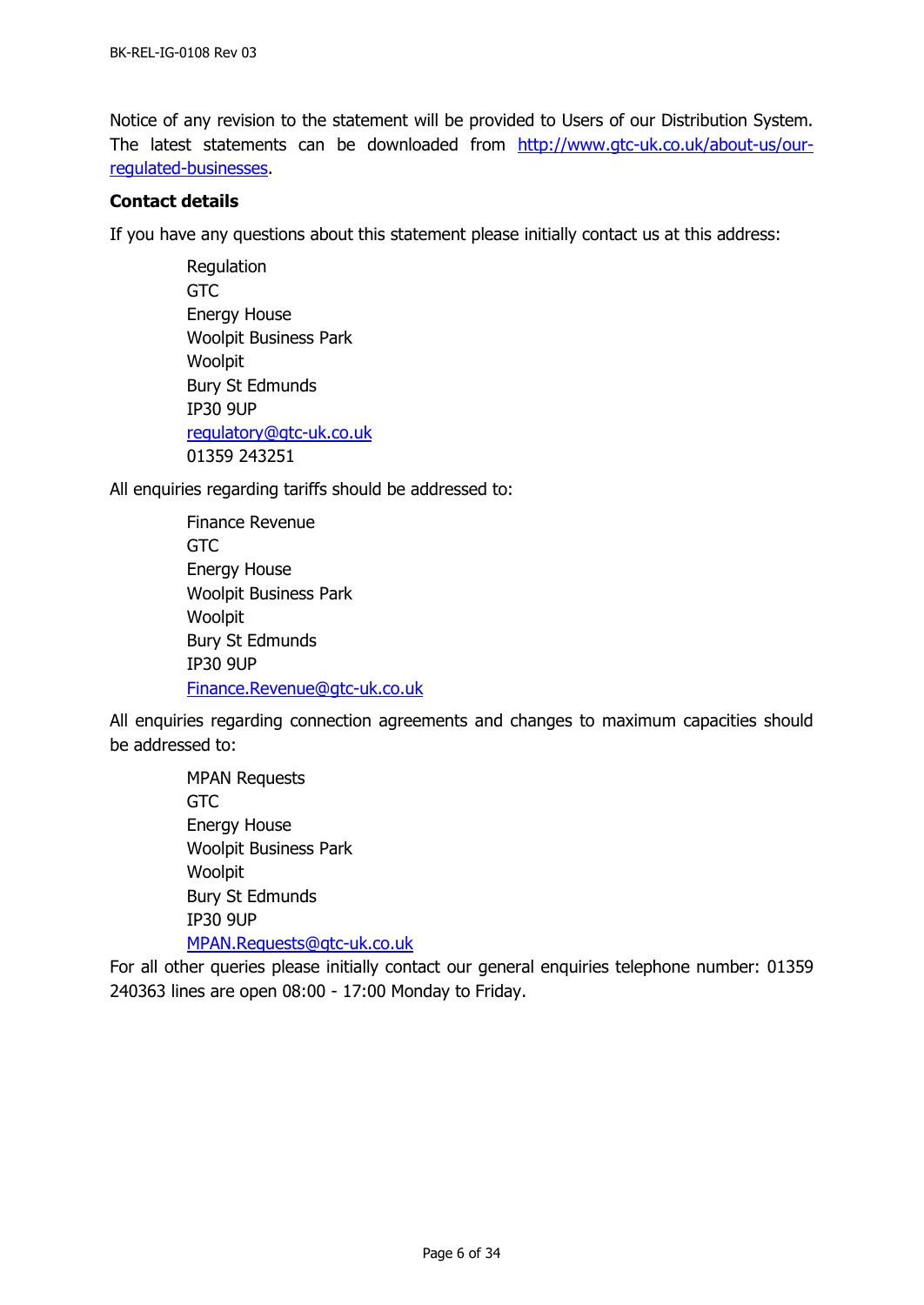## <span id="page-6-0"></span>**2. CHARGE APPLICATION AND DEFINITIONS**

The following section details how the charges in this statement are applied and billed to Users of our Distribution System.

We utilise two billing approaches depending on the type of metering data received. The 'Supercustomer' approach is used for Non-Half-Hourly (NHH) metered, NHH unmetered, Half-Hourly (HH) metered premises with whole current metering systems and all domestic premises. The 'Site-specific' approach is used for non-domestic Current Transformer (CT) metered premises or pseudo HH unmetered premises.

Typically NHH metered or HH metered premises with whole current Metering Systems are domestic and small businesses; Premises with non-domestic CT Metering Systems are generally larger businesses or industrial sites; and unmetered premises are normally streetlights.

#### <span id="page-6-1"></span>**Supercustomer billing and payment**

Supercustomer billing and payment applies to Meter Point Administration Number (MPAN)s registered as NHH metered, NHH unmetered or aggregated HH metered. The Supercustomer approach makes use of aggregated data obtained from Suppliers using the 'Non Half Hourly Distribution Use of System (DUoS) Report' data flow.

Invoices are calculated on a periodic basis and sent to each User for whom we transport electricity through our Distribution System. Invoices are reconciled over a period of approximately 14 months to reflect later and more accurate consumption figures.

The charges are applied on the basis of the combination of LLFC, PC and SSC assigned to a Meter Point Administration Number (MPAN), and the units consumed within the time periods specified in this statement. These time periods may not necessarily be the same as those indicated by the Time Pattern Regimes (TPRs) assigned to the Standard Settlement Configuration (SSC). All LLFCs are assigned at our sole discretion, based on the tariff application rules set out in the appropriate charging methodology or elsewhere in this statement. Please refer to the section "Incorrectly Allocated Charges" if you believe the allocated combination or tariff is incorrect.

#### <span id="page-6-2"></span>**Supercustomer charges**

Supercustomer charges include the following components:

- a fixed charge pence/MPAN/day; there will be only one fixed charge applied to each MPAN; and
- unit charges, pence/kWh; more than one unit charge may apply depending on the type of tariff for which the MPAN is registered.

Users who supply electricity to a Customer whose MPAN is registered as Measurement Class A, B, F or G will be allocated the relevant charge structure set out in Annex 1.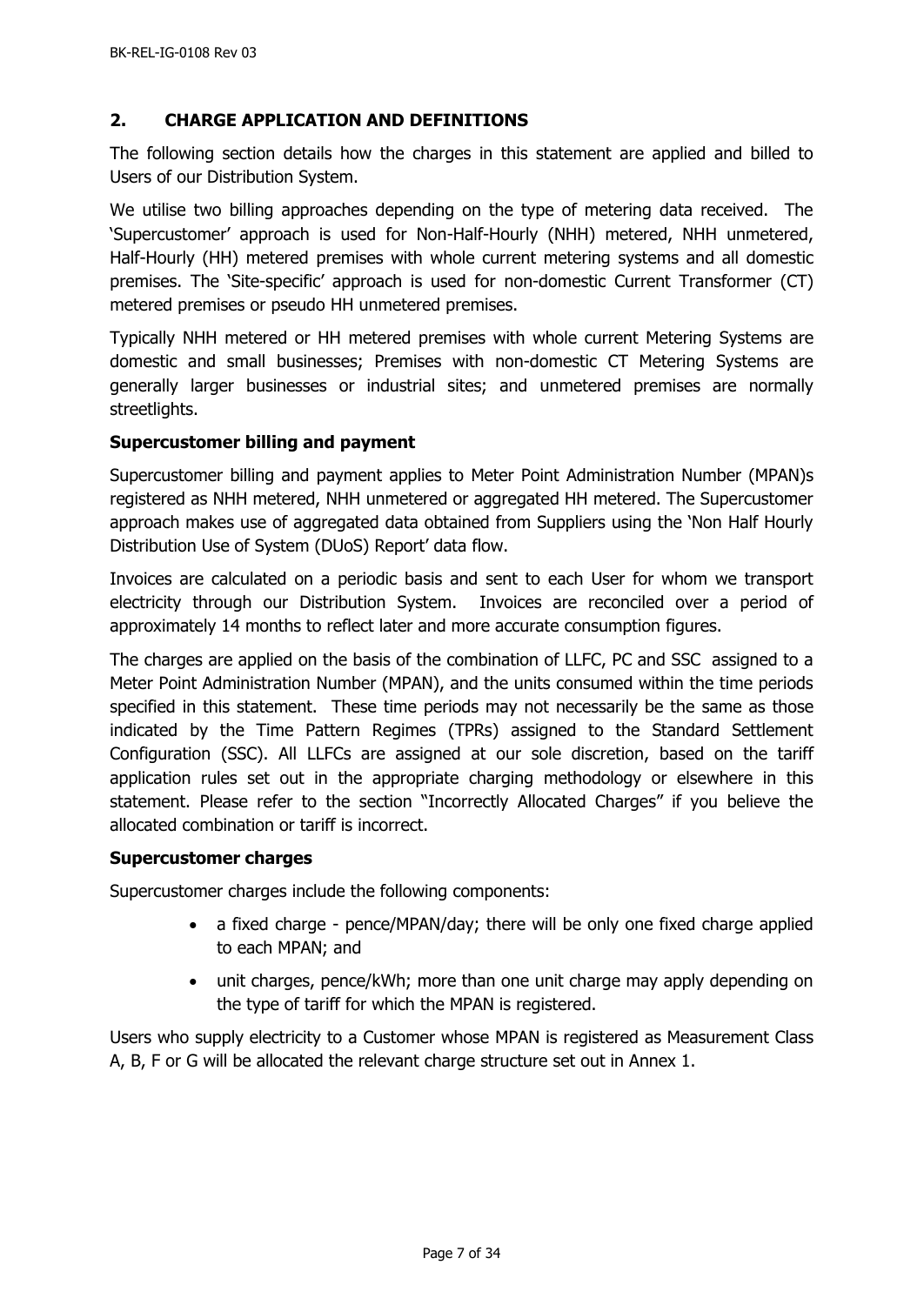Measurement Class A charges apply to Exit/Entry Points where NHH metering is used for Settlement.

Measurement Class B charges apply to Exit Points deemed to be suitable as Unmetered Supplies as permitted in the Electricity (Unmetered Supply) Regulations 2001<sup>3</sup> and where operated in accordance with Balancing and Settlement Code (BSC) procedure 520<sup>4</sup>.

Measurement Class F charges apply to Exit/Entry Points at domestic premises where HH metering is used for Settlement

2.1. Measurement Class G charges apply to Exit/Entry Points at non-domestic premises with whole current metering systems where HH metering data is used for Settlement.

Identification of the appropriate charge can be made by cross-reference to the IPNL charge code.

Valid Settlement PC/SSC/Meter Timeswitch Code (MTC) combinations for LLFCs where the Metering System is Measurement Class A and B are detailed in Market Domain Data (MDD).

Where an MPAN has an invalid Settlement combination, the 'Domestic Unrestricted' fixed and unit charges will be applied as default until the invalid combination is corrected. Where there are multiple SSC/TPR combinations, the default 'Domestic Unrestricted' fixed and unit charges will be applied for each invalid SSC/TPR combination.

The time periods for unit charges where the Metering System is Measurement Class A and B are as specified by the SSC. To determine the appropriate charge rate for each SSC/TPR a lookup table is provided in the spread sheet that accompanies this statement<sup>5</sup>.

The time periods for unit charges where the Metering System is Measurement Class F and G are set out in the table 'Time Bands for Half Hourly Metered Properties' in Annex 1.

The 'Domestic Off-Peak' and 'Small Non-Domestic Off-Peak' charges are additional to either an unrestricted or a two-rate charge.

## <span id="page-7-0"></span>**Site-specific billing and payment**

Site-specific billing and payment applies to Measurement Class C, D and E Metering Systems. The site-specific billing and payment approach to Use of System (UoS) billing makes use of HH metering data at premises level received through Settlement.

PAGE **8**

-

 $3$  The Electricity (Unmetered Supply) Regulations 2001 available from <http://www.legislation.gov.uk/uksi/2001/3263/made>

<sup>&</sup>lt;sup>4</sup> Balancing and Settlement Code Procedures on unmetered supplies are available from <https://www.elexon.co.uk/bsc-related-documents/related-documents/bscps/>

<sup>&</sup>lt;sup>5</sup> Independent Power Networks- Schedule of Charges and Other Tables Final 2018-19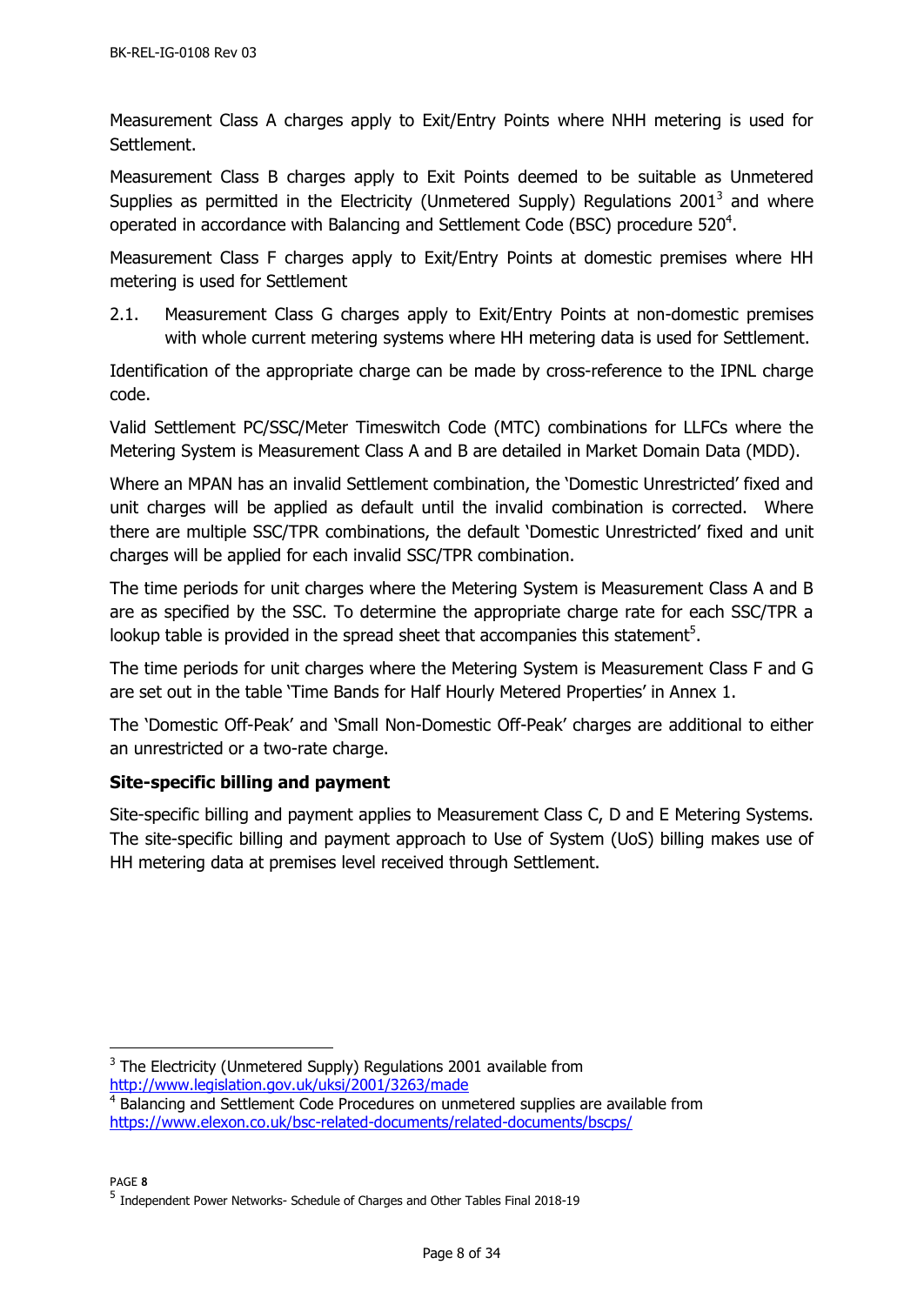Invoices are calculated on a periodic basis and sent to each User for whom we transport electricity through our Distribution System. Where an account is based on estimated data, the account shall be subject to any adjustment that may be necessary following the receipt of actual data from the User.

The charges are applied on the basis of the LLFC, PC and SSC assigned to the MPAN (or the Meter System Identifier (MSID) for Central Volume Allocation (CVA) sites), and the units consumed within the time periods specified in this statement.

All LLFCs/GSP groups are assigned at our sole discretion based on the tariff application rules set out in the appropriate charging methodology or elsewhere in this statement. Please refer to the section "Incorrectly Allocated Charges" if you believe the allocated LLFC/GSP group is incorrect. Where an incorrectly applied LLFC or GSP group is identified, we may at our sole discretion apply the correct LLFC/GSP group and/or charges.

## <span id="page-8-0"></span>**Site-specific billed charges**

Site-specific billed charges may include the following components:

- a fixed charge pence/MPAN/day or pence/MSID/day;
- a capacity charge, pence/kVA/day, for Maximum Import Capacity (MIC) and/or Maximum Export Capacity (MEC);
- an excess capacity charge, pence/kVA/day, if a site exceeds its MIC and/or MEC;
- unit charges, pence/kWh, more than one unit charge may be applied; and
- an excess reactive power charge, pence/kVArh, for each unit in excess of the reactive charge threshold.

Users who wish to supply electricity to customers whose metering system is Measurement Class C, D or E or is settled via CVA will be allocated the relevant charge structure dependent upon the voltage and location of the Metering Point.

Measurement Class C, E or CVA charges apply to Exit/Entry Points where HH metering data is used for Settlement purposes for non-domestic sites that have CT metering.

Measurement Class D charges apply to Exit points deemed to be suitable as Unmetered Supplies as permitted in the Electricity (Unmetered Supply) Regulations 2001<sup>6</sup> and where operated in accordance with BSC procedure 520<sup>7</sup>.

LV and HV Designated Properties will be charged in accordance with the CDCM and allocated the relevant charge structure set out in Annex 1.

 $\overline{a}$ 

 $6$  The Electricity (Unmetered Supply) Regulations 2001 available from <http://www.legislation.gov.uk/uksi/2001/3263/made>

 $7$  Balancing and Settlement Code Procedures on unmetered supplies and available from <http://www.elexon.co.uk/pages/bscps.aspx>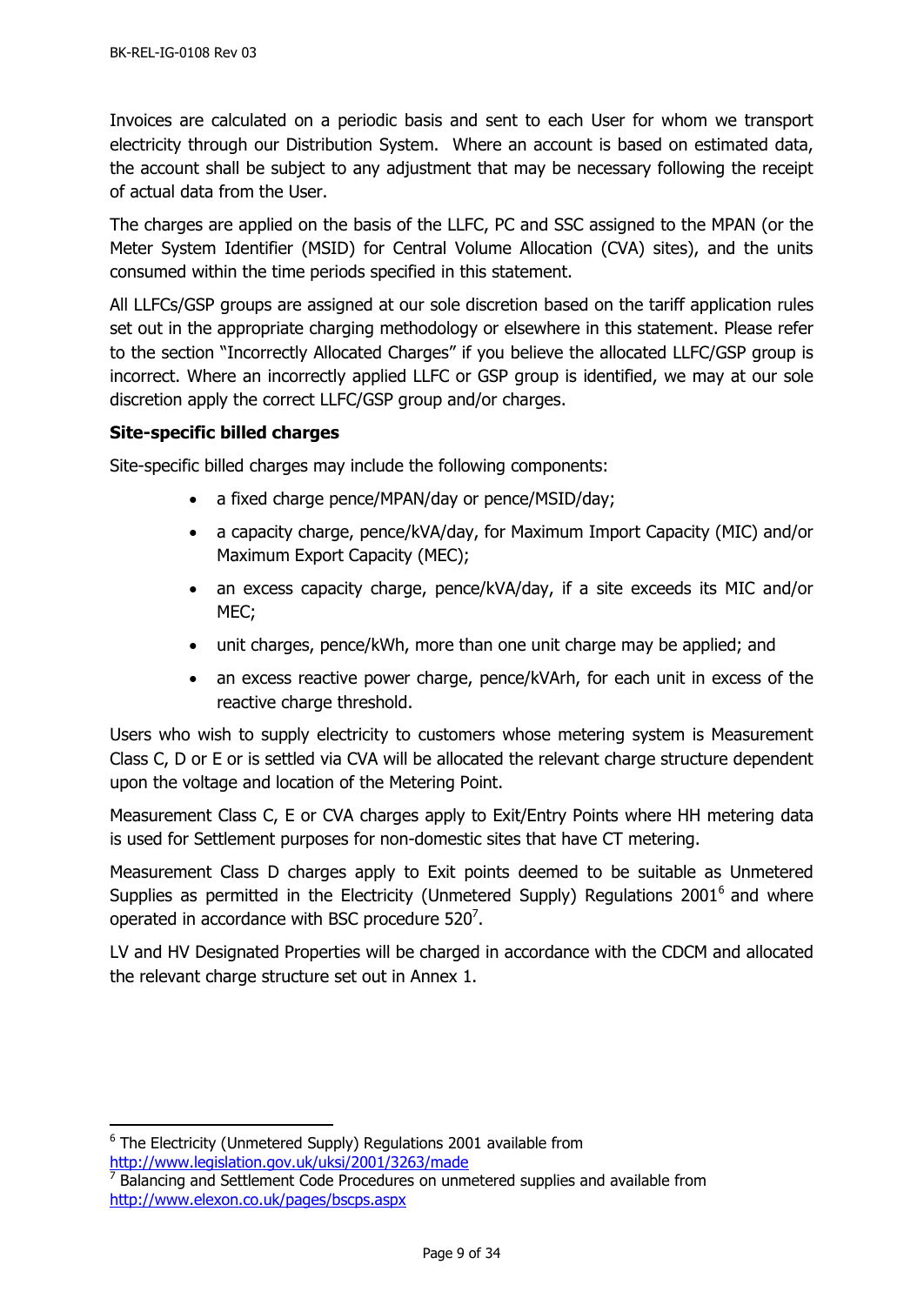LV and HV Designated Properties which utilise a combination of Intermittent or Non-Intermittent Generation technologies metered through a single MPAN/MSID will be allocated the Non-Intermittent Generation tariff unless the combined installed capacity, as evidenced in ratings contained in the Connection Agreement, for Intermittent Generation technologies is higher than the combined installed capacity for Non-Intermittent Generation technologies, in which case the Intermittent Generation tariff will be allocated.

Designated EHV Properties will be charged in accordance with the Independent Power Networks' EHV Charging Methodology and allocated the relevant charge structure set out in Annex 2.

Where LV and HV Designated Properties or Designated EHV Properties have more than one point of connection (as identified in the Connection Agreement) then separate charges will be applied to each point of connection.

Due to the seasonal nature of charges for Unmetered Supplies, changes between Measurements Classes B and D (or vice versa) shall not be agreed except with effect from 1 April in any charging year.

# <span id="page-9-0"></span>**Time periods for half-hourly metered properties**

The time periods for the application of unit charges to LV and HV Designated Properties that are HH metered are detailed in Annex 1. If the incumbent DNO has issued a notice to change time Bands, we will replicate such changes in our time bands. The details are set out in Annex 1.

The time periods for the application of unit charges to Designated EHV Properties are detailed in Annex 2. If the incumbent DNO has issued a notice to change time Bands, we will replicate such changes in our time bands. The details are set out in Annex 2.

## <span id="page-9-1"></span>**Time periods for pseudo half-hourly unmetered properties**

The time periods for the application of unit charges to Unmetered Supply Exit Points that are pseudo HH metered are detailed in Annex 1. If the incumbent DNO has issued a notice to change time Bands, we will replicate such changes in our time bands. The details are set out in Annex 1.

#### <span id="page-9-2"></span>**Application of capacity charges**

The following sections explain the application of capacity charges and exceeded capacity charges.

## <span id="page-9-3"></span>**Chargeable capacity**

The chargeable capacity is, for each billing period, the MIC/MEC, as detailed below.

The MIC/MEC will be agreed with us at the time of connection or pursuant to a later change in requirements. Following such an agreement (be it at the time of connection or later) no reduction in MIC/MEC will be allowed for a 12 month period.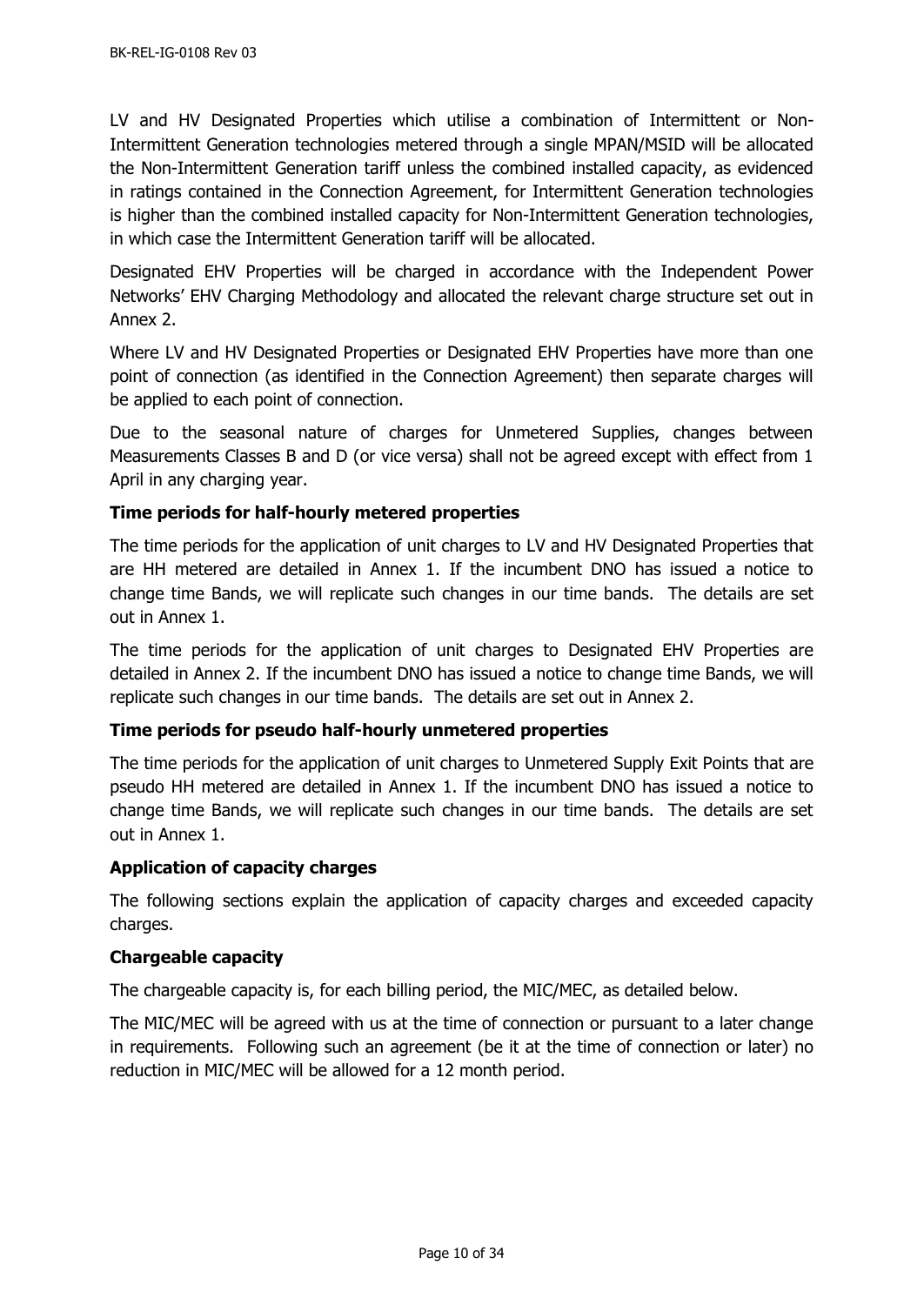Reductions to the MIC/MEC may only be permitted once in a 12 month period. Where MIC/MEC is reduced the new lower level will be agreed with reference to the level of the customer's maximum demand. The new MIC/MEC will be applied from the start of the next billing period after the date that the request was received. It should be noted that, where a new lower level is agreed, the original capacity may not be available in the future without the need for network reinforcement and associated charges.

In the absence of an agreement, the chargeable capacity, save for error or omission, will be based on the last MIC and/or MEC previously agreed by the distributor for the relevant premises' connection. A customer can seek to agree or vary the MIC and/or MEC by contacting us using the contact details in section [1.](#page-4-0)

## <span id="page-10-0"></span>**Exceeded capacity**

Where a Customer takes additional unauthorised capacity over and above the MIC/MEC, the excess will be classed as exceeded capacity. The exceeded portion of the capacity will be charged at the excess capacity charge p/kVA/day rate, based on the difference between the MIC/MEC and the actual capacity used. This will be charged for the full duration of the billing period in which the breach occurs.

## <span id="page-10-1"></span>**Demand exceeded capacity**

Demandexceeded capacity = max(2  $\times$   $\sqrt{A}$ /<sup>2</sup> + max(*RI*, *RE*)<sup>2</sup> - *MIC*,0)

Where:

 $AI =$  Active import (kWh)

 $RI =$  Reactive import (kVArh)

 $RE =$  Reactive export (kVArh)

MIC = Maximum import capacity (kVA)

Only reactive import and reactive export values occurring at times of active import are used in the calculation. Where data for two or more MPANs is aggregated for billing purposes the HH consumption values are summated prior to the calculation above. For sites which are importing and exporting in the same HH, i.e. where active import is not equal to zero and active export is not equal to zero, use zero for reactive import and reactive export when calculating capacity taken.

This calculation is completed for every half hour and the maximum value from the billing period is applied.

## <span id="page-10-2"></span>**Generation exceeded capacity**

Generation exceeded capacity =  $max(2 \times \sqrt{AE^2 + max(RI, RE)^2 - MEC, 0})$ 

Where:

 $AE =$  Active export (kWh)

 $RI =$  Reactive import (kVArh)

 $RE =$  Reactive export (kVArh)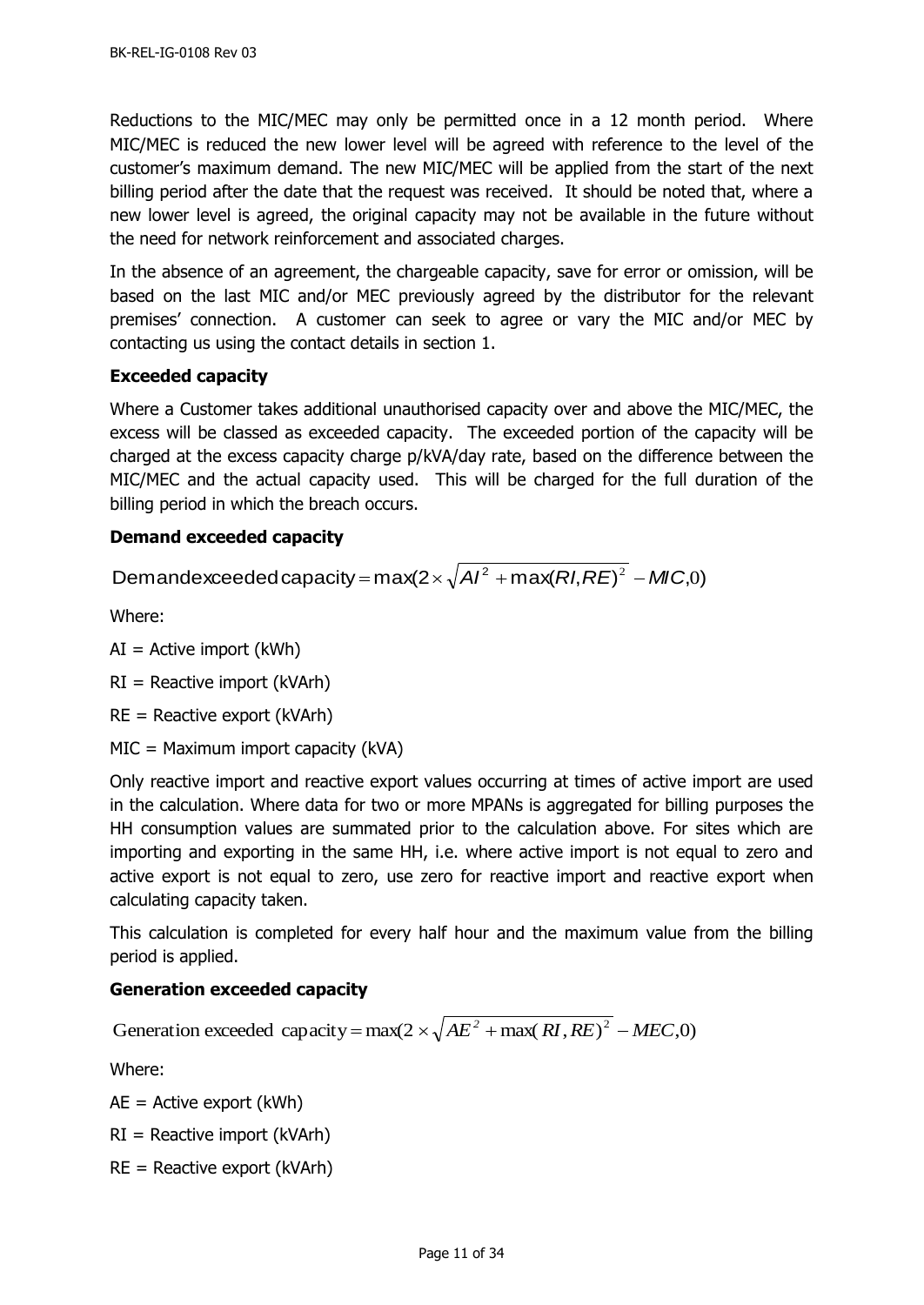MEC = Maximum export capacity (kVA)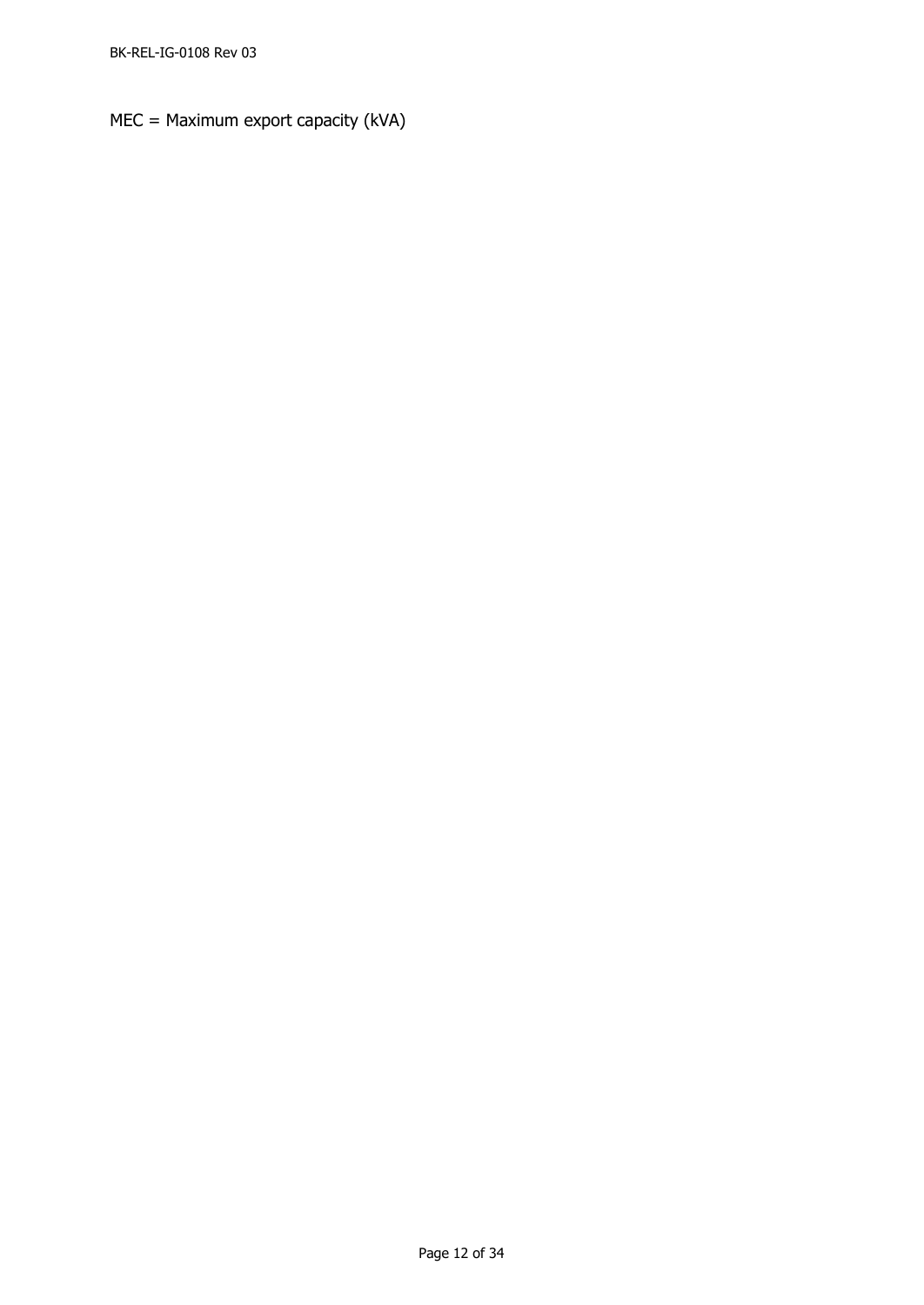Only reactive import and reactive export values occurring at times of active export are used in the calculation. Where data for two or more MPANs is aggregated for billing purposes the HH consumption values occurring at times of kWh export are summated prior to the calculation above. For sites which are importing and exporting in the same HH, i.e. where active import is not equal to zero and active export is not equal to zero, use zero for reactive import and reactive export when calculating capacity taken.

This calculation is completed for every half hour and the maximum value from the billing period is applied.

## <span id="page-12-0"></span>**Standby capacity for additional security on site**

Where standby capacity charges are applied, the charge will be set at the same rate as that applied to normal MIC. Should a Customer's request for additional security of supply require the provision of capacity from two different sources, we reserve the right to charge for the capacity held at each source.

#### <span id="page-12-1"></span>**Minimum capacity levels**

There is no minimum capacity threshold.

#### <span id="page-12-2"></span>**Application of charges for excess reactive power**

When an individual HH metered MPAN's reactive power (measured in kVArh) at LV and HV Designated Properties exceeds 33% of total active power (measured in kWh), excess reactive power charges will apply. This threshold is equivalent to an average power factor of 0.95 during the period. Any reactive units in excess of the 33% threshold are charged at the rate appropriate to the particular charge.

Power Factor is calculated as follows:



<span id="page-12-3"></span>The chargeable reactive power is calculated as follows: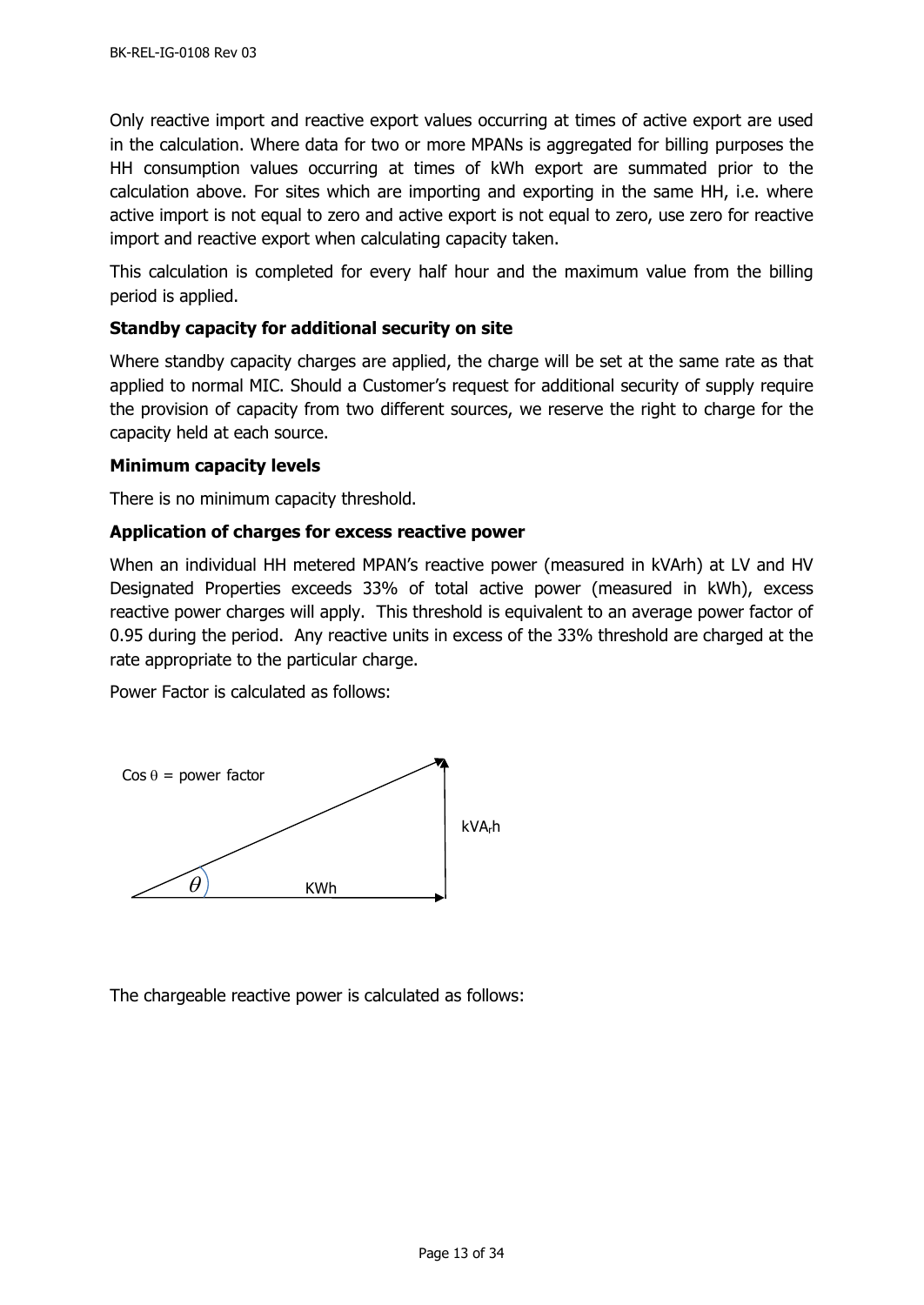# **Demand chargeable reactive power**

$$
DemandchargeablekVArh = max(max(RI,RE) - \left(\sqrt{\left(\frac{1}{0.95^2} - 1\right)} \times AI\right) 0\right)
$$

Where:

 $AI =$  Active import (kWh)

RI = Reactive import (kVArh)

 $RE =$  Reactive export (kVArh)

Only reactive import and reactive export values occurring at times of active import are used in the calculation. For sites which are importing and exporting in the same HH i.e. where active import is not equal to zero and active export is not equal to zero, no calculation for that HH is made and the result for that HH would be zero.

The square root calculation will be to two decimal places.

This calculation is completed for every half hour and the values summated over the billing period.

# <span id="page-13-0"></span>**Generation chargeable reactive power**

$$
Generation chargeablekVArh = max\left(max(RI,RE) - \left(\sqrt{\frac{1}{0.95^2} - 1}\right) \times AE\right)0
$$

Where:

AE = Active Export (kWh)

 $RI =$  Reactive Import (kVArh)

 $RE =$  Reactive Export (kVArh)

Only reactive import and reactive export values occurring at times of active export are used in the calculation. Where data for two or more MPANs is aggregated for billing purposes the HH consumption values are summated prior to the calculation above. For sites which are importing and exporting in the same HH i.e. where active import is not equal to zero and active export is not equal to zero, no calculation for that HH is made and the result for that HH would be zero.

The square root calculation will be to two decimal places.

This calculation is completed for every half hour and the values summated over the billing period.

# <span id="page-13-1"></span>**Incorrectly allocated charges**

It is our responsibility to apply the correct charges to each MPAN/MSID. The allocation of charges is based on the voltage of connection, import/export details, metering information and, for some tariffs, the metering location. Where an MPAN/MSId is used for export purposes, the type of generation (intermittent or non-intermittent) also determines the allocation of charges.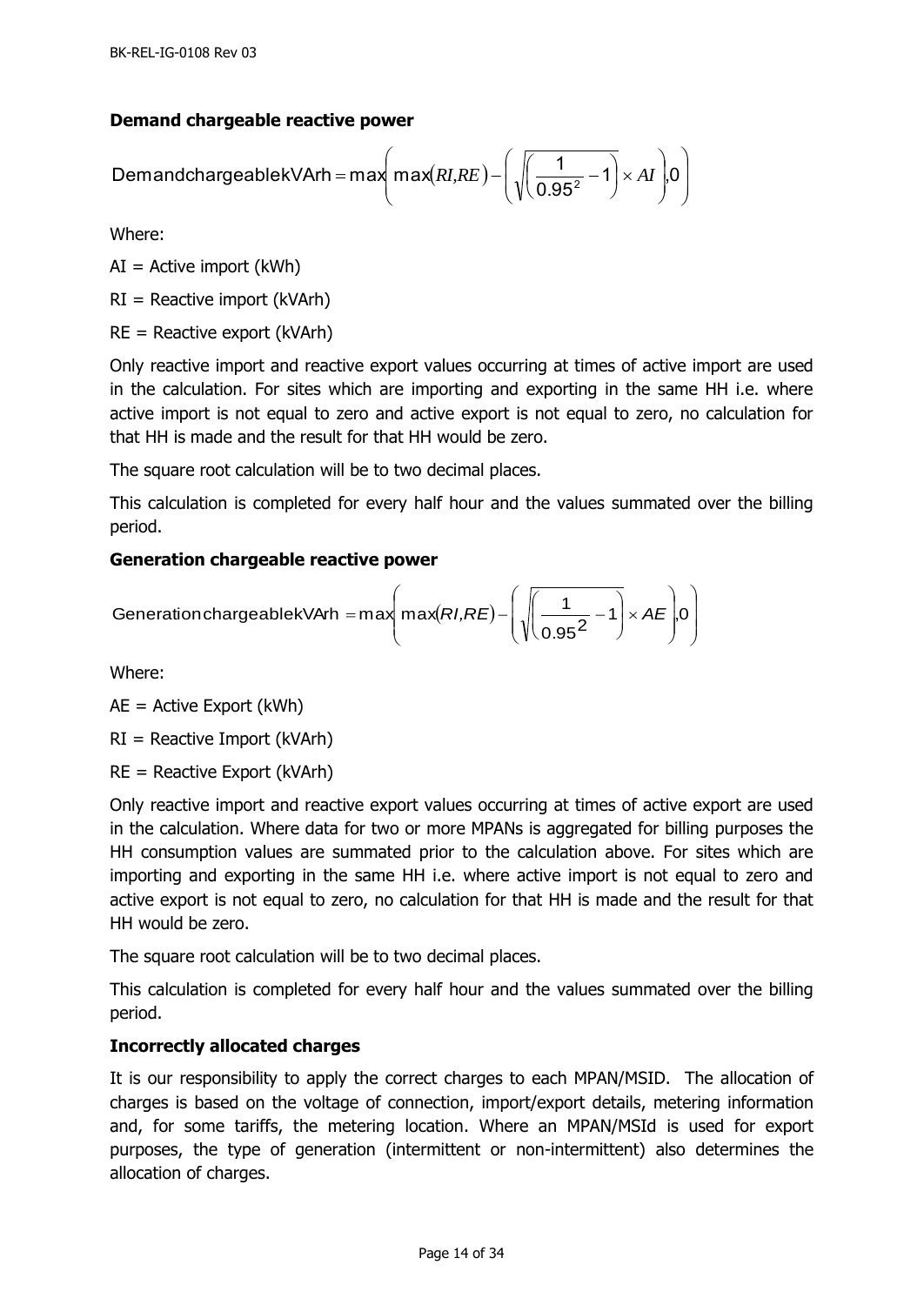We are responsible for deciding the voltage of connection. Generally, this is determined by where the metering is located and where responsibility for the electrical equipment transfers from us to the connected Customer. This is normally established when the MPAN/MSID is created and will include information about whether the MPAN/MSID is for import or export purposes. Where an MPAN/MSID is used for export purposes the type of generation (intermittent or non-intermittent) will also be determined.

The Supplier determines and provides us with metering information and data. This enables us to allocate charges where there is more than one charge per voltage level. This metering information and data is likely to change over time if, for example, a Supplier changes from a two rate meter to a single rate meter. When we are notified this has happened we will change the allocation of charges accordingly.

2.2. If it is has been identified that a charge may have been incorrectly allocated due to the metering information and/or data, then a correction request should be made to the Supplier.

Where it has been identified that a charge may have been incorrectly allocated due to the voltage of connection, import/export details or metering location, then a request to investigate the applicable charges should be made to us. Requests from persons other than the Customer or the current Supplier must be accompanied by a Letter of Authority from the Customer; the current Supplier must also acknowledge that they are aware a request has been made. Any request must be supported by an explanation of why it is believed that the current charge should be changed, along with supporting information including, where appropriate, photgraphs of metering positions or system diagrams... Any request to change the current charge that also includes a request for backdating must include justification as to why it is considered appropriate to backdate the change.

An administration charge (covering our reasonable costs) may be made if a technical assessment or site visit is required, but we will not apply any charge where we agree to the change request...

Where we agree that the current LLFC/charge should be changed, then we will allocate the appropriate set of charges for the connection. Any adjustment will be applied from the date of the request, back to the date of the incorrect allocation or; up to the maximum period specified by the Limitation Act (1980) in England and Wales, which covers a six year period from the date of the request, and the Prescription and Limitation (Scotland) Act 1973, which covers a five year period from the date of request; whichever is the shorter. :

Any credit or additional charge will be issued to the relevant Supplier(s) who were effective during the period of the change.

Should we reject the request a justification will be provided to the requesting Party. We shall not unreasonably withhold or delay any agreement to correct the charges applied and would expect to reach agreement within three months from the date of request.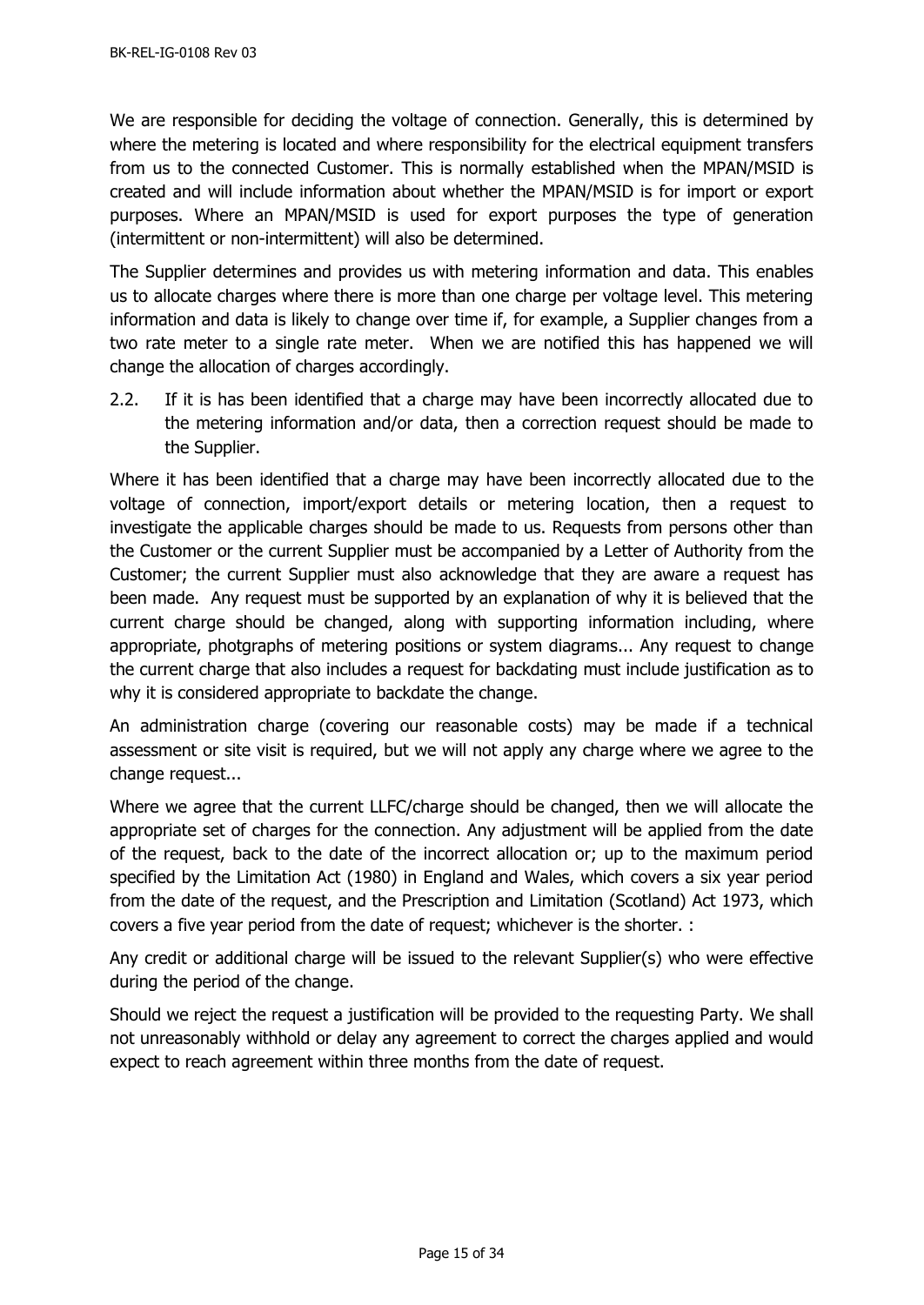## <span id="page-15-0"></span>**Generation charges for pre-2005 designated EHV properties**

Not Used

Not Used

#### <span id="page-15-1"></span>**Provision of billing data**

Where HH metering data is required for UoS charging and this is not provided in accordance with the BSC or the Distribution Connection and Use of System Agreement (DCUSA), such metering data shall be provided to us by the User of the system in respect of each calendar month within five working days of the end of that calendar month.

The metering data shall identify the amount of energy conveyed across the Metering System in each half hour of each day and shall separately identify active and reactive import and export. Metering data provided to us shall be consistent with that received through the metering equipment installed.

Metering data shall be provided in an electronic format specified by us from time to time and, in the absence of such specification, metering data shall be provided in a commaseparated text file in the format of Master Registration Agreement (MRA) data flow  $D0036^8$ (as agreed with us). The data shall be emailed to **Finance.Revenue@gtc-uk.co.uk.** 

We require details of reactive power imported or exported to be provided for all Measurement Class C and E sites. It is also required for CVA sites and Exempt Distribution Network boundaries with difference metering. We reserve the right to levy a charge on Users who fail to provide such reactive data. In order to estimate missing reactive data, a power factor of 0.95 lag will be applied to the active consumption in any half hour.

#### <span id="page-15-2"></span>**Out of area use of system charges**

Not Applicable

j

#### <span id="page-15-3"></span>**Licensed distribution network operator charges**

Licensed Distribution Network Operator (LDNO) charges are applied to LDNOs who operate Embedded Networks within our Distribution Network.

The charge structure for LV and HV Designated Properties embedded in networks operated by LDNOs will mirror the structure of the All-the-way Charge and is dependent upon the voltage of connection of each embedded network to the host DNO's network. The same charge elements will apply as those that match the LDNO's end customer charges. The relevant charge structures are set out in Annex 4.

Where a NHH MPAN has an invalid Settlement combination, the 'LDNO HV: Domestic Unrestricted' fixed and unit charges will be applied as default until the invalid combination is corrected. Where there are multiple SSC/TPR combinations, the default 'LDNO HV: Domestic Unrestricted' fixed and unit charges will be applied for each invalid SSC/TPR combination.

<sup>&</sup>lt;sup>8</sup> MRA Data Transfer Catalogue available from<https://dtc.mrasco.com/>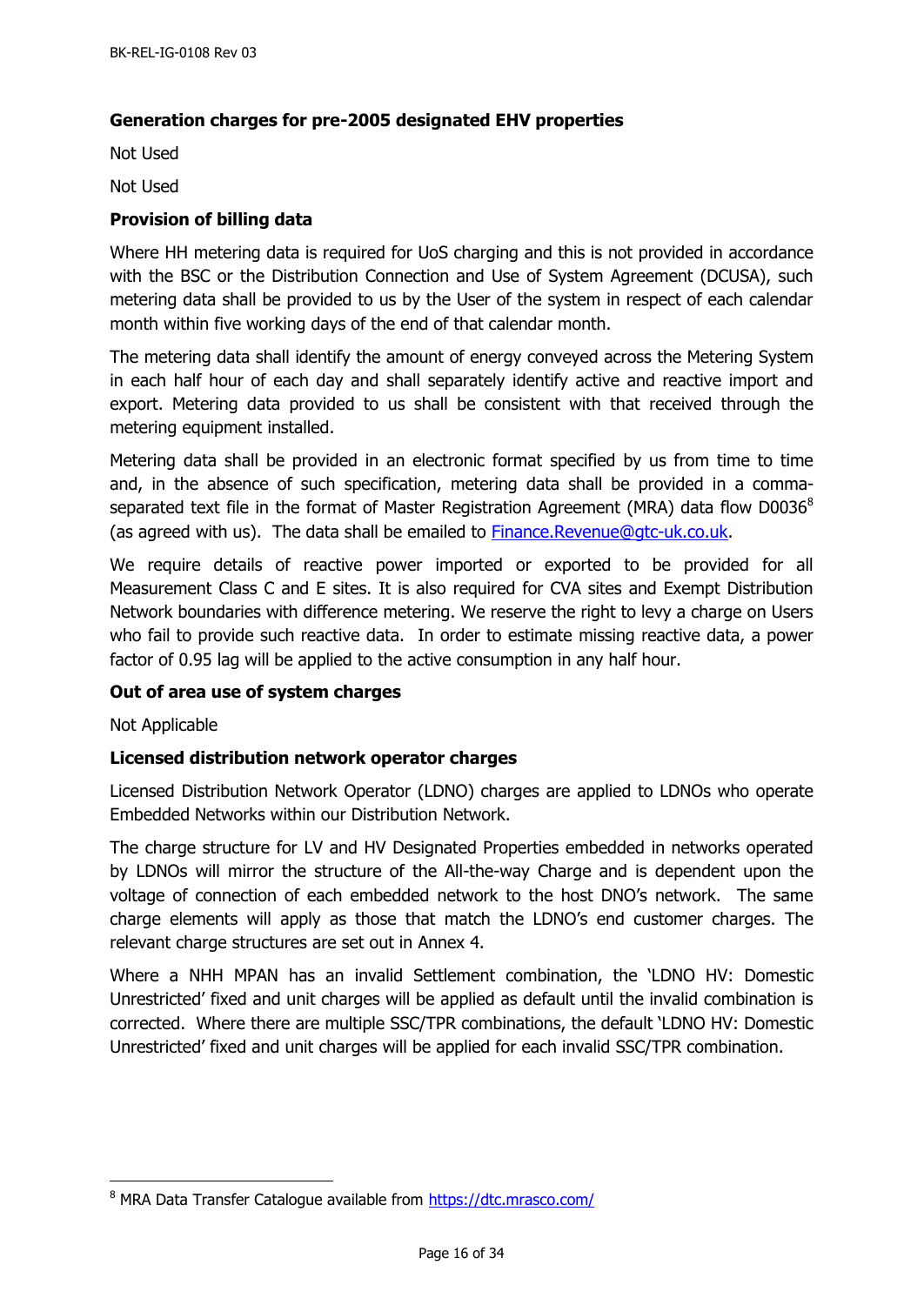The charge structure for Designated EHV Properties embedded in networks operated by LDNOs will be calculated individually using the EDCM. The relevant charge structures are set out in Annex 2.

For Nested Networks the relevant charging principles set out in DCUSA Schedule  $21<sup>9</sup>$  will apply.

## <span id="page-16-0"></span>**Licence exempt distribution networks**

The Electricity and Gas (Internal Market) Regulations 2011 $^{10}$  introduced new obligations on owners of licence exempt distribution networks (sometimes called private networks) including a duty to facilitate access to electricity and gas suppliers for Customers within those networks.

When Customers (both domestic and commercial) are located within a licence exempt distribution network and require the ability to choose their own Supplier, this is called 'third party access'. These embedded Customers will require an MPAN so that they can have their electricity supplied by a Supplier of their choice.

Licence exempt distribution networks owners can provide third party access using either full settlement metering or the difference metering approach.

## <span id="page-16-1"></span>**Full settlement metering**

This is where a licence exempt distribution network is set up so that each embedded installation has an MPAN and Metering System and therefore all Customers purchase electricity from their chosen Supplier. In this case there are no Settlement Metering Systems at the boundary between the licensed Distribution System and the exempt distribution network.

In this approach our UoS charges will be applied to each MPAN.

## <span id="page-16-2"></span>**Difference metering**

This is where one or more, but not all, Customers on a licence exempt distribution network choose their own Supplier for electricity supply to their premises. Under this approach the customers requiring third party access on the exempt distribution network will have their own MPAN and must have a HH Metering System.

#### <span id="page-16-3"></span>**Gross settlement**

 $\overline{a}$ 

Where one of our MPANs is embedded within a licence exempt distribution network connected to our Distribution System, and difference metering is in place for Settlement purposes and we receive gross measurement data for the boundary MPAN, we will continue to charge the boundary MPAN Supplier for use of our Distribution System. No charges will be levied by us directly to the Customer or Supplier of the embedded MPAN(s) connected within the licence exempt distribution network.

<sup>&</sup>lt;sup>9</sup> The Distribution Connection and use of System Agreement (DCUSA) available from http://www.dcusa.co.uk/SitePages/Documents/DCUSA-Document.aspx

 $10$  The Electricity and Gas (Internal Market) Regulations 2011 available from http://www.legislation.gov.uk/uksi/2011/2704/contents/made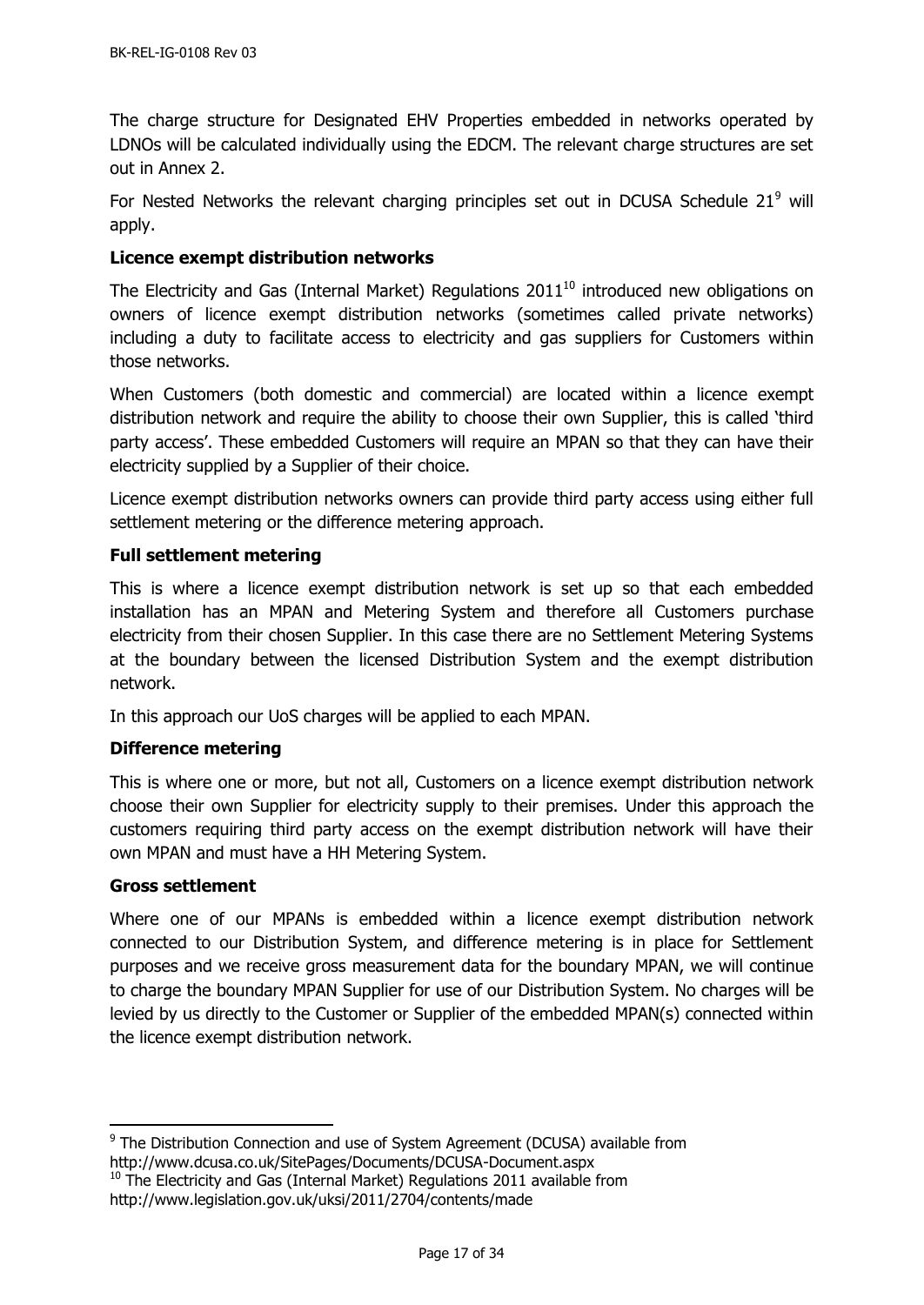We require that gross metered data for the boundary of the connection is provided to us. Until a new industry data flow is introduced for the sending of such gross data, gross metered data shall:

- be provided in a text file in the format of the D0036 MRA data flow:
- the text file shall be emailed to [Finance.Revenue@gtc-uk.co.uk](mailto:Finance.Revenue@gtc-uk.co.uk)
- the title of the email should also contain the phrase "gross data for difference metered private network".
- the text file and the title of the email shall contain the metering reference specified by us in place of the Settlement MPAN, i.e. a dummy alphanumeric reference to enable the relating of the gross metered data to a given boundary MPAN;
- the text filename shall be formed of the metering reference specified by us followed by a hyphen and followed by a timestamp in the format YYYYMMDDHHMMSS and followed by ".txt"; and

For the avoidance of doubt, the reduced difference metered measurement data for the boundary connection that is to enter Settlement should continue to be sent using the Settlement MPAN.

## <span id="page-17-0"></span>**Net Settlement**

Where one of our MPANs is embedded within a licence exempt distribution network connected to one of our Distribution Systems, and difference metering is in place for Settlement purposes, and we do **not** receive gross measurement data for the boundary MPAN, we will charge the boundary MPAN Supplier based on the net measurement for use of our Distribution System. Charges will also be levied directly to the Supplier of the embedded MPAN(s) connected within the licence exempt distribution network based on the actual data received.

The charges applicable for an embedded MPANs are unit charges only. These will be the same values as those at the voltage of connection to the licence exempt distribution network. The fixed charge and capacity charge, at the agreed MIC/MEC of the boundary MPAN, will be charged to the boundary MPAN supplier.

# <span id="page-17-1"></span>**3. SCHEDULE OF CHARGES FOR USE OF THE DISTRIBUTION SYSTEM**

Tables listing the charges for the use of our Distribution System are published in the annexes to this document.

These charges are also listed in a spreadsheet which is published with this statement and can be downloaded from [http://www.gtc-uk.co.uk/about-us/our-regulated-businesses.](http://www.gtc-uk.co.uk/about-us/our-regulated-businesses)

Annex 1 contains charges applied to LV and HV Designated Properties.

Annex 2 contains the charges applied to our Designated EHV Properties and charges applied to LDNOs for Designated EHV Properties connected within their embedded Distribution System.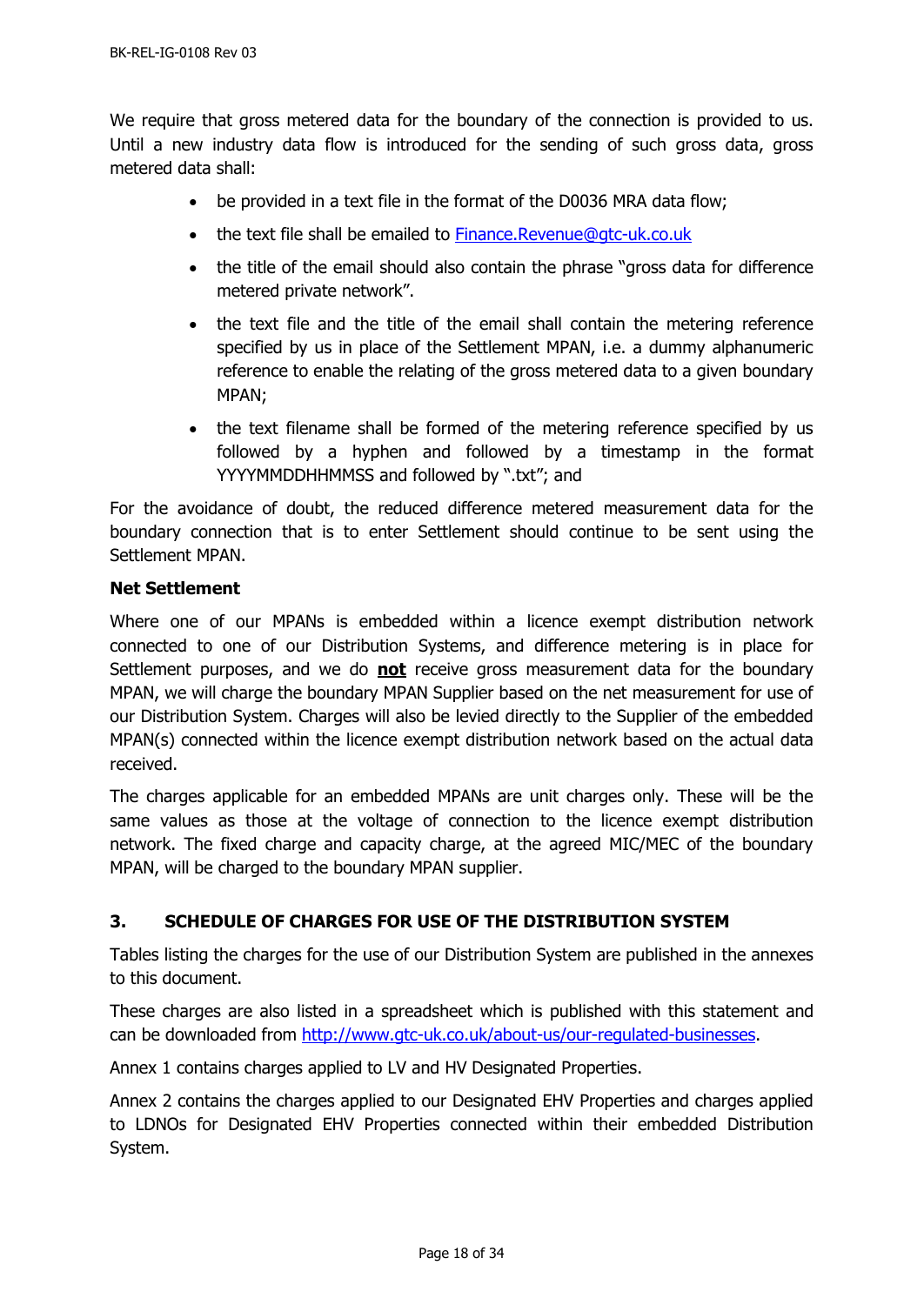Annex 3 contains details of any preserved and additional charges that are valid at this time. Preserved charges are mapped to an appropriate charge and are closed to new Customers.

Annex 4 contains the charges applied to LDNOs in respect of LV and HV Designated Properties connected in their embedded Distribution System.

# <span id="page-18-0"></span>**4. SCHEDULE OF LINE LOSS FACTORS**

## <span id="page-18-1"></span>**Role of line loss factors in the supply of electricity**

Electricity entering or exiting our Distribution System is adjusted to take account of energy that is lost<sup>11</sup> as it is distributed through the network. This adjustment does not affect distribution charges but is used in energy settlement to take metered consumption to a notional grid supply point so that suppliers' purchases take account for the energy lost on the Distribution System.

We are responsible for calculating the Line Loss Factors<sup>12</sup> (LLFs) and providing these to Elexon. Elexon is the company that manages the BSC. This code covers the governance and rules for the balancing and settlement arrangements.

LLFs are used to adjust the metering system volumes to take account of losses on the Distribution System.

## <span id="page-18-2"></span>**Calculation of line loss factors**

LLFs are calculated in accordance with BSC Procedure 128. BSCP128 sets out the procedure and principles with which our LLF methodology must comply. It also defines the procedure and timetable by which LLFs are reviewed and submitted.

LLFs are calculated for a set number of time periods during a year using either a generic or a site-specific method. The generic method is used for sites connected at LV or HV and the site-specific method is used for sites connected at EHV or where a request for site- specific LLFs has been agreed. Generic LLFs will be applied as a default to all new EHV sites until sufficient data is available for a site-specific calculation.

IPNL currently replicate the host DNO's calculated losses.

<span id="page-18-3"></span>The Elexon website contains more information on  $LLFs<sup>13</sup>$ . This page also has links to BSCP 128 and to our LLF methodology.

-

 $11$  Energy can be lost for technical and non-technical reasons and losses normally occur by heat dissipation through power flowing in conductors and transformers. Losses can also reduce if a customer's action reduces power flowing in the distribution network. This might happen when a customer generates electricity and the produced energy is consumed locally.

<sup>&</sup>lt;sup>12</sup> Also referred to as Loss Adjustment Factors.

<sup>13</sup> <http://www.elexon.co.uk/reference/technical-operations/losses/>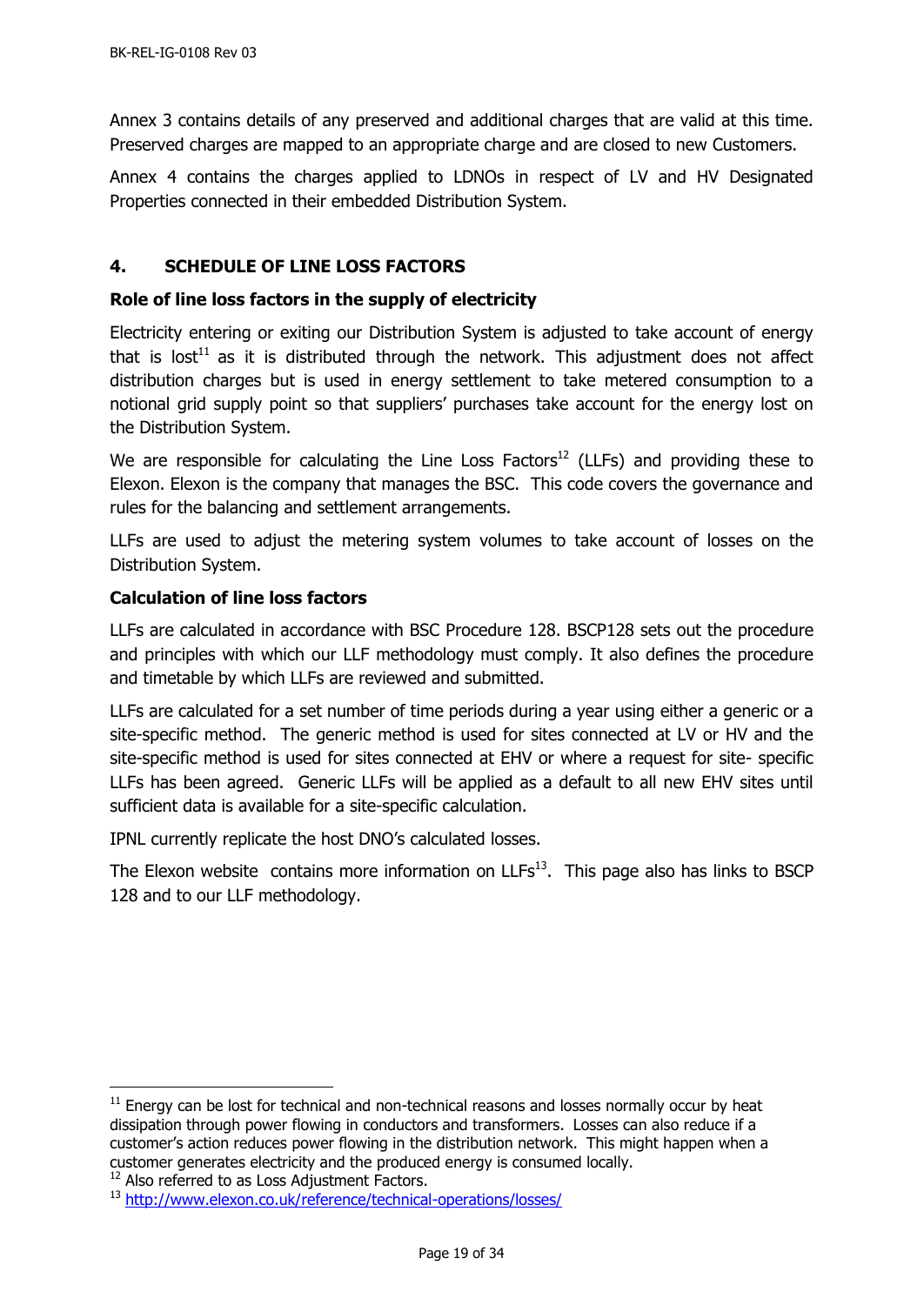## **Publication of Line loss factors**

The LLFs used in Settlement are published on the Elexon portal website, [www.elexonportal.co.uk.](http://www.elexonportal.co.uk/) The website contains the LLFs in standard industry data formats and in a summary form. A user guide with details on registering and using the portal is also available.

The BSCP128 sets out the timetable by which LLFs are submitted and audited. The submission and audit occurs between September and January in the year prior to the LLFs becoming effective. Only after the completion of the audit at the end of December and BSC approval are the final LLFs published.

Illustrative LLFs based on the latest LLFs are provided in Annex 5 of this statement. These illustrative LLFs are provided with reference to the metered voltage or associated LLFC for generic LLFs and by reference to the LLFCs for site specific LLFs. Each LLF is applicable to a defined time period.

As this charging statement is published a complete year before the LLFs have been published it is important to note that the LLFs provided in this statement are for illustration only and may be revised during the BSCP128 process.

When using the tables in Annex 5, reference should be made to the LLFC allocated to the MPAN to find the appropriate values.

## <span id="page-19-0"></span>**5. NOTES FOR DESIGNATED EHV PROPERTIES**

#### <span id="page-19-1"></span>**EHV costs**

Not Used

Not Used

#### <span id="page-19-2"></span>**Charges for new Designated EHV Properties**

Charges for any new Designated EHV Properties calculated after publication of the current statement will be published in an addendum to this statement as and when necessary. The addendum will include charge information of the type found in Annex 2 and LLFs as found in Annex 5.

The form of the addendum is detailed in Annex 6 to this statement.

The addendum will also be sent to all relevant DCUSA parties (i.e. the registered Supplier) and, where requested, the Customer...

The new Designated EHV Properties charges will be added to Annex 2 in the next full statement released.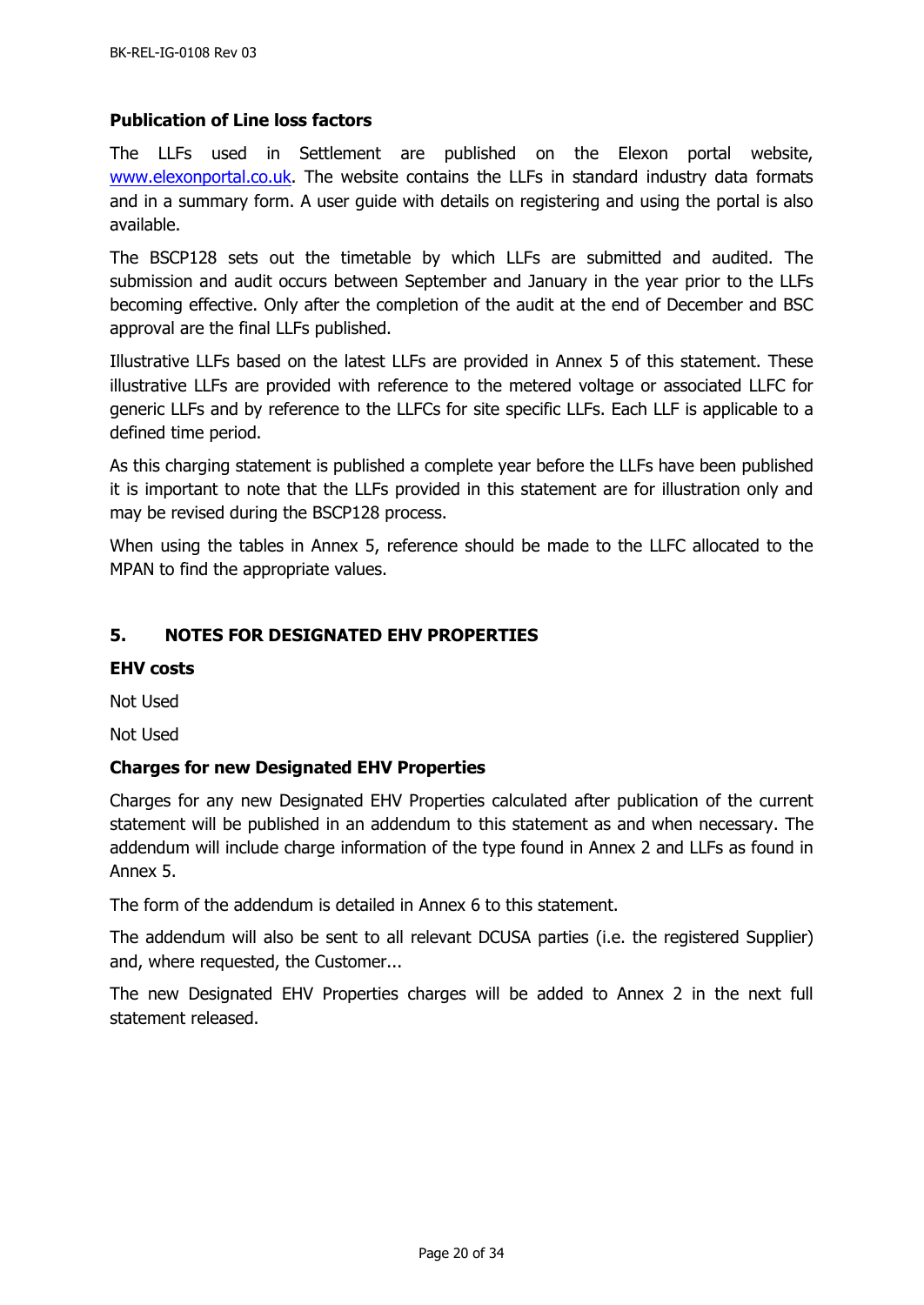#### <span id="page-20-0"></span>**Charges for amended Designated EHV Properties**

Where an existing Designated EHV Property is modified and energised in the charging year, we may revise the EHV charges for the modified Designated EHV Property. If revised charges are appropriate, an addendum will be sent to all relevant parties and published as a revised 'Schedule of Charges and Other Tables' spreadsheet on our website. The modified Designated EHV Property charges will be added to Annex 2 in the next full statement released.

#### <span id="page-20-1"></span>**Demand-side management**

New or existing Designated EHV Property Customers may wish to offer part of their MIC to be interruptible by us (for active network management purposes other than normal planned or unplanned outages) in order to benefit from any reduced UoS charges calculated using the EDCM.

Several options exist in which we may agree for some or the entire MIC to be interruptible. Under the EDCM the applicable demand capacity costs would be based on the MIC minus the capacity subject to interruption.

If you are interested in making part or all of your MIC interruptible as an integral irrevocable feature of a new connection or modification to an existing connection you should in the first instance contact our connections function;

By email [MPAN.Requests@gtc-uk.co.uk](mailto:MPAN.Requests@gtc-uk.co.uk)

You must make an express statement in your application that you have an interest in some or all of the import capacity being interruptible for active network management purposes.

If you are proactively interested in voluntarily but revocably offering to make some or all of your existing connection's MIC interruptible, you should in the first instance contact us at the address in paragraph [0.](#page-5-1)

A guide to DSM is also available. This provides more information on the type of arrangement that might be put in place should you request to participate in DSM arrangements. This document is available by contacting us at the address in paragraph [0.](#page-5-1)

As of 1<sup>st</sup> April 2017 IPNL does not have any EHV sites.

## <span id="page-20-2"></span>**6. ELECTRICITY DISTRIBUTION REBATES**

We have neither given nor announced any DUoS rebates to Users in the 12 months preceding the date of publication of this version of the statement.

## <span id="page-20-3"></span>**7. ACCOUNTING AND ADMINISTRATION SERVICES**

We reserve the right to impose payment default remedies. The remedies are as set out in DCUSA where applicable or else as detailed in the following paragraph.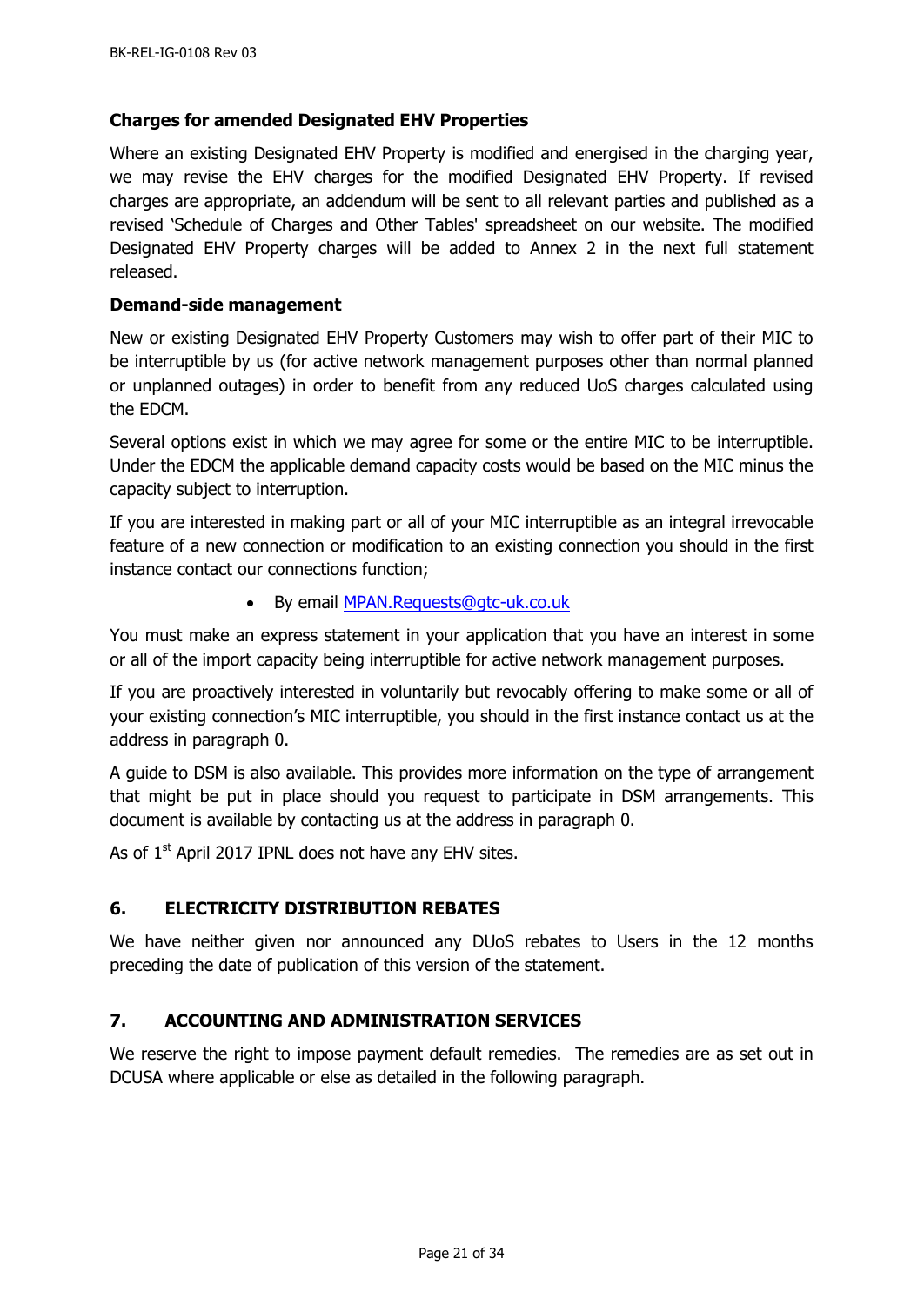If any invoices that are not subject to a valid dispute remain unpaid on the due date, late payment interest (calculated at base rate plus 8%) and administration charges may be imposed.

Our administration charges are detailed in the following table. These charges are set at a level which is in line with the Late Payment of Commercial Debts Act which can be viewed on:

<http://www.legislation.gov.uk/uksi/2002/1674/regulation/2/made>

| <b>Size of Unpaid Debt</b> | <b>Late Payment Fee</b> |
|----------------------------|-------------------------|
| Up to £999.99              | £40.00                  |
| £1,000 to £9,999.99        | £70.00                  |
| $£10,000$ or more          | £100.00                 |

# <span id="page-21-0"></span>**8. Charges for electrical plant provided ancillary to the grant of use of system**

Currently IPNL offers no services under this category.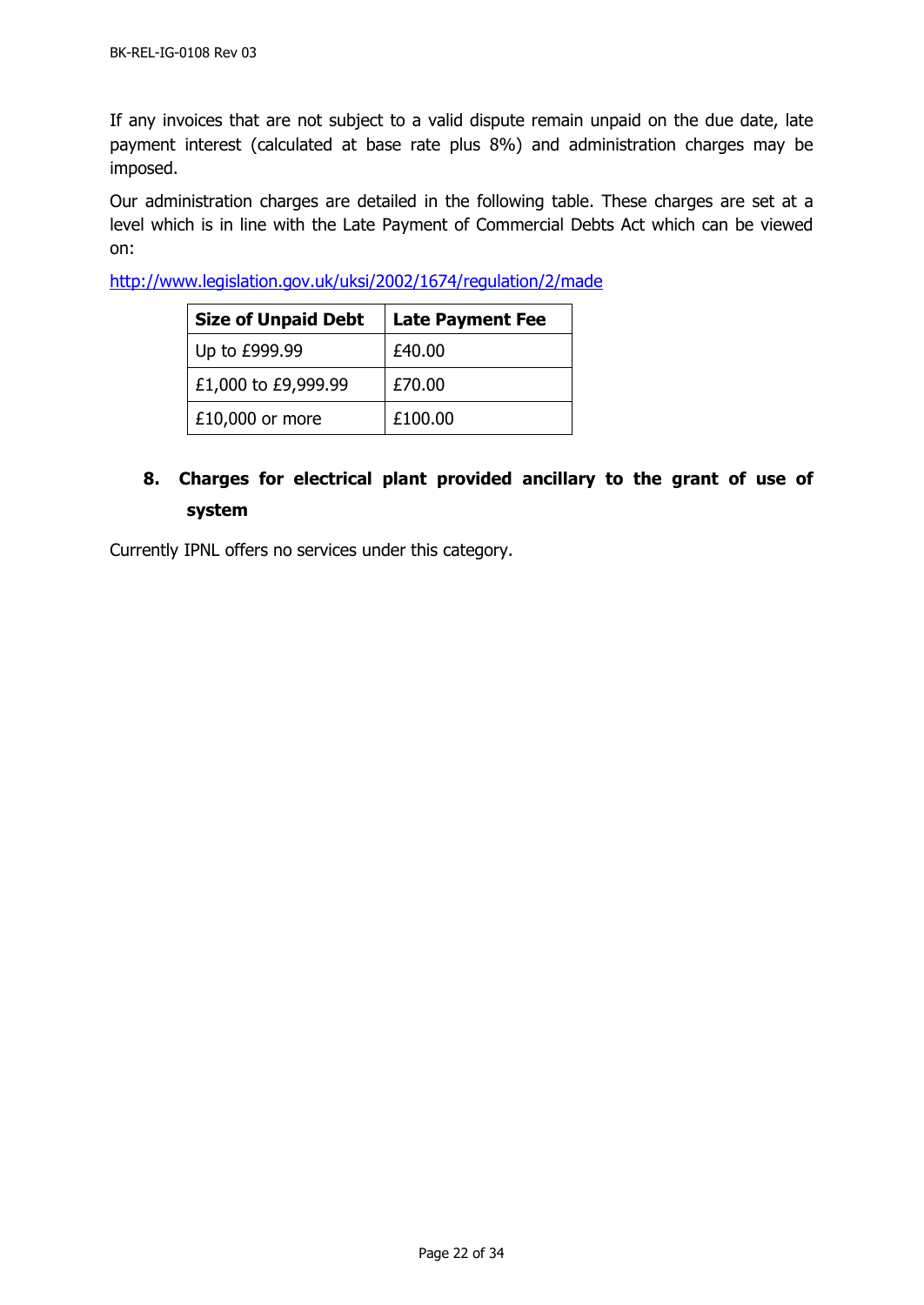# <span id="page-22-0"></span>**APPENDIX 1 - GLOSSARY**

1.1 The following definitions, which can extend to grammatical variations and cognate expressions, are included to aid understanding:

| <b>Term</b>                                                        | <b>Definition</b>                                                                                                                                                                                                                                                                                                  |
|--------------------------------------------------------------------|--------------------------------------------------------------------------------------------------------------------------------------------------------------------------------------------------------------------------------------------------------------------------------------------------------------------|
| All-the-way Charge                                                 | A charge that is applicable to an end user rather than an<br>LDNO. An end user in this context is a Supplier/User who<br>has a registered MPAN or MSID and is using the<br>Distribution System to transport energy on behalf of a<br>Customer.                                                                     |
| Balancing and Settlement<br>Code (BSC)                             | The BSC contains the governance arrangements for<br>electricity balancing and settlement in Great Britain. An<br>overview document is available from<br>http://www.elexon.co.uk/BSC-related-documents/.                                                                                                            |
| <b>Distribution</b><br>Common<br>Charging<br>Methodology<br>(CDCM) | The CDCM used for calculating charges to Designated<br>Properties as required by standard licence condition 13A<br>of the electricity distribution licence.                                                                                                                                                        |
| <b>Connection Agreement</b>                                        | An agreement between an LDNO and a Customer which<br>provides that the customer has the right for its<br>installation to be connected to that LDNO's Distribution<br>System.                                                                                                                                       |
|                                                                    | A person to whom a User proposes to supply, or for the<br>time being supplies, electricity through an exit point, or<br>from who, a User or any relevant exempt supplier, is<br>entitled to recover charges, compensation or an account<br>of profits in respect of electricity supplied through an exit<br>point; |
| Customer                                                           | <b>Or</b>                                                                                                                                                                                                                                                                                                          |
|                                                                    | A person from whom a User purchases, or proposes to<br>purchase, electricity, at an entry point (who may from<br>time to time be supplied with electricity as a Customer of<br>that User (or another electricity supplier) through an exit<br>point).                                                              |
| Designated EHV Properties                                          | As defined in standard condition 13B of the electricity<br>distribution licence.                                                                                                                                                                                                                                   |
| <b>Designated Properties</b>                                       | As defined in standard condition 13A of the electricity<br>distribution licence.                                                                                                                                                                                                                                   |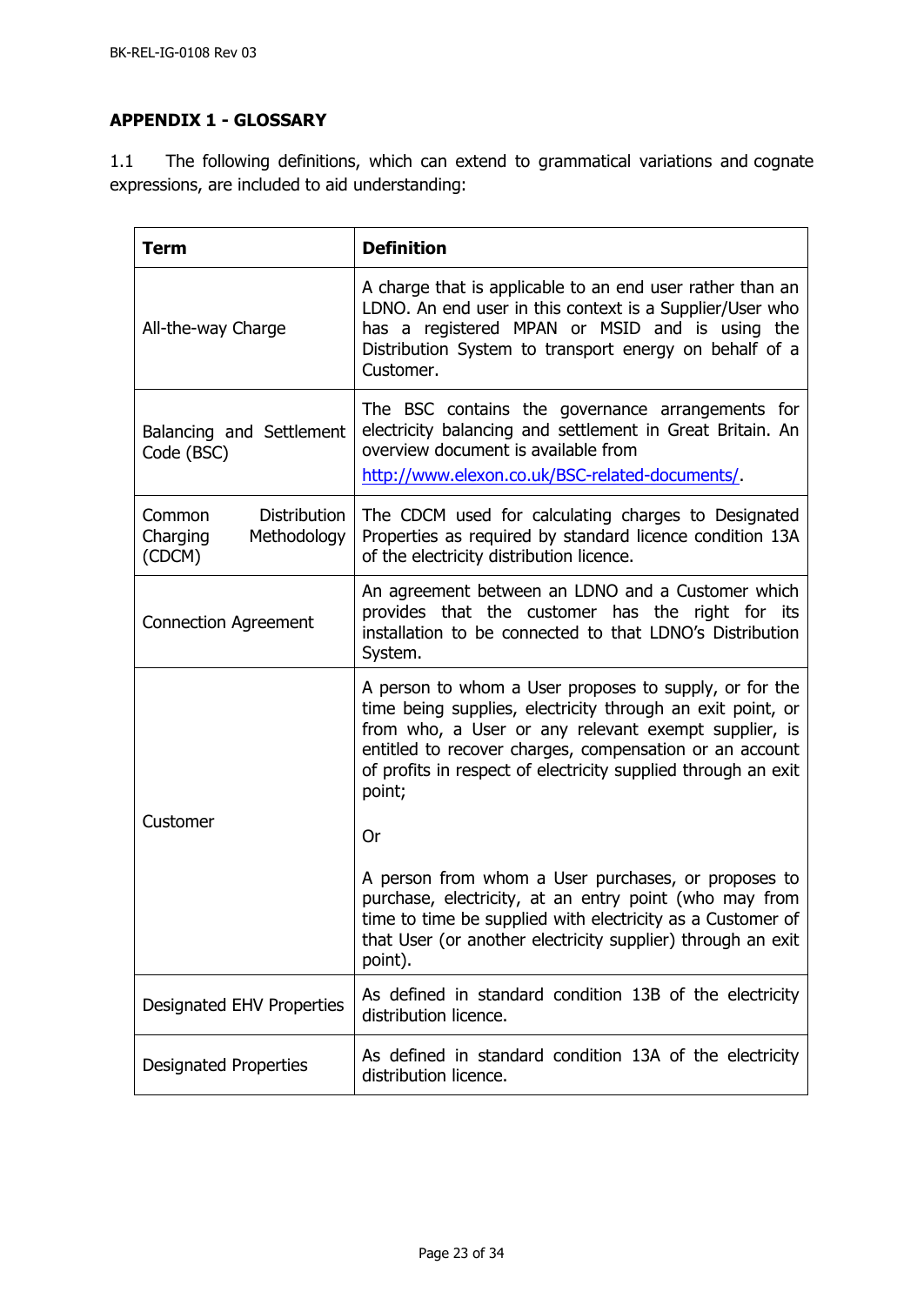| <b>Term</b>                                                                                 | <b>Definition</b>                                                                                                                                                      |                                                                                  |                                                                                                                                                                                            |
|---------------------------------------------------------------------------------------------|------------------------------------------------------------------------------------------------------------------------------------------------------------------------|----------------------------------------------------------------------------------|--------------------------------------------------------------------------------------------------------------------------------------------------------------------------------------------|
|                                                                                             | These are unique IDs that can be used, with reference to<br>the MPAN, to identify your LDNO. The charges for other<br>network operators can be found on their website. |                                                                                  |                                                                                                                                                                                            |
|                                                                                             | ID                                                                                                                                                                     | <b>Distribution</b><br><b>Service Area</b>                                       | <b>Company</b>                                                                                                                                                                             |
|                                                                                             | 10                                                                                                                                                                     | East of England                                                                  | <b>UK Power Networks</b>                                                                                                                                                                   |
|                                                                                             | 11                                                                                                                                                                     | <b>East Midlands</b>                                                             | Western<br>Power<br><b>Distribution</b>                                                                                                                                                    |
|                                                                                             | 12                                                                                                                                                                     | London                                                                           | <b>UK Power Networks</b>                                                                                                                                                                   |
|                                                                                             | 13                                                                                                                                                                     | Merseyside<br>and<br>North Wales                                                 | <b>Scottish Power</b>                                                                                                                                                                      |
|                                                                                             | 14                                                                                                                                                                     | <b>Midlands</b>                                                                  | Western<br>Power<br>Distribution                                                                                                                                                           |
|                                                                                             | 15                                                                                                                                                                     | <b>Northern</b>                                                                  | Northern Powergrid                                                                                                                                                                         |
|                                                                                             | 16                                                                                                                                                                     | North Western                                                                    | <b>Electricity North West</b>                                                                                                                                                              |
|                                                                                             | 17                                                                                                                                                                     | Scottish<br>Hydro<br>Electric<br>(and<br>embedded<br>networks in other<br>areas) | Scottish<br>Hydro<br>Electric<br>Power Distribution plc                                                                                                                                    |
| Distributor IDs                                                                             | 18                                                                                                                                                                     | South Scotland                                                                   | <b>Scottish Power</b>                                                                                                                                                                      |
|                                                                                             | 19                                                                                                                                                                     | South East England                                                               | <b>UK Power Networks</b>                                                                                                                                                                   |
|                                                                                             | 20                                                                                                                                                                     | Southern<br>Electric<br>embedded<br>(and<br>networks in other<br>areas)          | Southern Electric<br>Power<br>Distribution plc                                                                                                                                             |
|                                                                                             | 21                                                                                                                                                                     | South Wales                                                                      | Western<br>Power<br>Distribution                                                                                                                                                           |
|                                                                                             | 22                                                                                                                                                                     | South Western                                                                    | Western<br>Power<br>Distribution                                                                                                                                                           |
|                                                                                             | 23                                                                                                                                                                     | Yorkshire                                                                        | Northern Powergrid                                                                                                                                                                         |
|                                                                                             | 24                                                                                                                                                                     | All                                                                              | Independent<br>Power<br><b>Networks</b>                                                                                                                                                    |
|                                                                                             | 25                                                                                                                                                                     | All                                                                              | <b>ESP Electricity</b>                                                                                                                                                                     |
|                                                                                             | 26                                                                                                                                                                     | All                                                                              | <b>Energetics Electricity Ltd</b>                                                                                                                                                          |
|                                                                                             | 27                                                                                                                                                                     | All                                                                              | Electricity<br><b>The</b><br><b>Network</b><br>Company Ltd                                                                                                                                 |
|                                                                                             | 29                                                                                                                                                                     | All                                                                              | Harlaxton<br>Energy<br><b>Networks</b>                                                                                                                                                     |
|                                                                                             | 30                                                                                                                                                                     | All                                                                              | Peel Electricity Networks<br>Ltd                                                                                                                                                           |
|                                                                                             | 31                                                                                                                                                                     | All                                                                              | <b>UK Power Distribution Ltd</b>                                                                                                                                                           |
| <b>Distribution</b><br>Connection<br><b>Use</b><br>System<br>and<br>οf<br>Agreement (DCUSA) |                                                                                                                                                                        | Transmission Owners of Great Britain.                                            | The DCUSA is a multi-party contract between the licensed<br>electricity distributors, suppliers, generators and Offshore<br>It is a requirement that all licensed electricity distributors |
|                                                                                             | and suppliers become parties to the DCUSA.                                                                                                                             |                                                                                  |                                                                                                                                                                                            |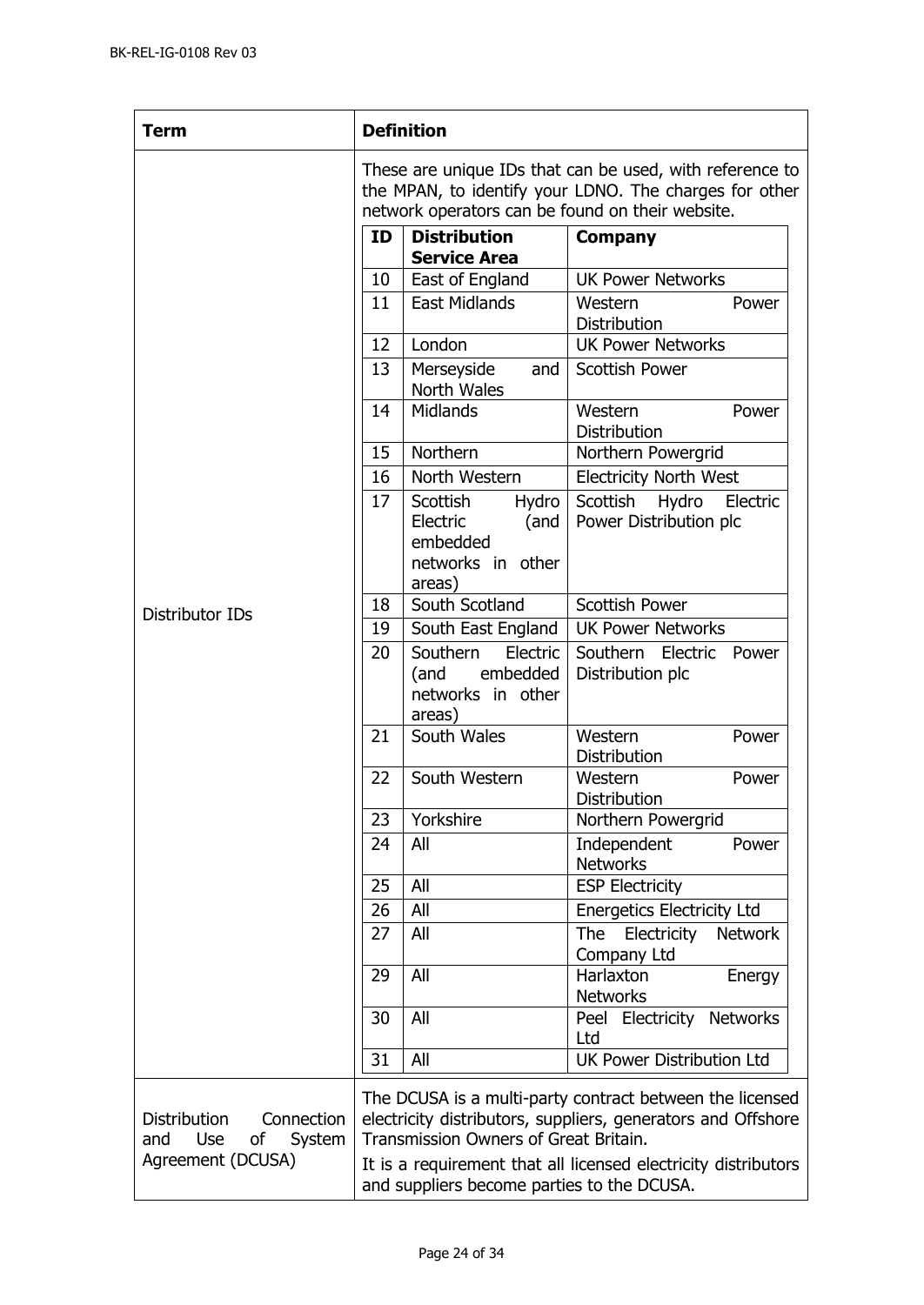| <b>Term</b>                                             | <b>Definition</b>                                                                                                                                                                                                                                                                                                                                                                                                                                                                                                                                                                                                                                                                                                                                                                                                                                               |  |
|---------------------------------------------------------|-----------------------------------------------------------------------------------------------------------------------------------------------------------------------------------------------------------------------------------------------------------------------------------------------------------------------------------------------------------------------------------------------------------------------------------------------------------------------------------------------------------------------------------------------------------------------------------------------------------------------------------------------------------------------------------------------------------------------------------------------------------------------------------------------------------------------------------------------------------------|--|
| <b>Distribution</b><br><b>Network</b><br>Operator (DNO) | An electricity distributor that operates one of the 14<br>distribution services areas and in whose electricity<br>distribution licence the requirements of Section B of the<br>standard conditions of that licence have effect.                                                                                                                                                                                                                                                                                                                                                                                                                                                                                                                                                                                                                                 |  |
| <b>Distribution Services Area</b>                       | The area specified by the Gas and Electricity Markets<br>Authority within which each DNO must provide specified<br>distribution services.                                                                                                                                                                                                                                                                                                                                                                                                                                                                                                                                                                                                                                                                                                                       |  |
| Distribution System                                     | The system consisting (wholly or mainly) of electric lines<br>owned or operated by an authorised distributor that is<br>used for the distribution of electricity from:<br>• Grid Supply Points or generation sets or other entry<br>points<br>to the points of delivery to:<br>• Customers or Users or any transmission licensee in<br>capacity as operator of that<br>licensee's<br>its<br>transmission system or the Great Britain (GB)<br>transmission system and includes any remote<br>transmission assets (owned by a transmission<br>licensee within England and Wales)<br>that are operated by that authorised distributor and any<br>plant, electricity meters, and metering<br>electrical<br>equipment owned or operated by it in connection with<br>the distribution of electricity, but does not include any<br>part of the GB transmission system. |  |
| <b>EHV Distribution Charging</b><br>Methodology (EDCM)  | The EDCM used for calculating charges to Designated<br>EHV Properties as required by standard licence condition<br>13B of the Electricity Distribution Licence.                                                                                                                                                                                                                                                                                                                                                                                                                                                                                                                                                                                                                                                                                                 |  |
| <b>Distribution</b><br>Electricity<br>Licence           | The Electricity Distribution Licence granted or treated as<br>granted pursuant to section 6(1) of the Electricity Act<br>1989.                                                                                                                                                                                                                                                                                                                                                                                                                                                                                                                                                                                                                                                                                                                                  |  |
| <b>Electricity Distributor</b>                          | person who is authorised<br>Electricity<br>by an<br>Any<br>Distribution Licence to distribute electricity.                                                                                                                                                                                                                                                                                                                                                                                                                                                                                                                                                                                                                                                                                                                                                      |  |
| Embedded LDNO                                           | This refers to an LDNO operating a Distribution System<br>which is embedded within another Distribution System.                                                                                                                                                                                                                                                                                                                                                                                                                                                                                                                                                                                                                                                                                                                                                 |  |
| <b>Embedded Network</b>                                 | An electricity Distribution System operated by an LDNO<br>and embedded within another Distribution System.                                                                                                                                                                                                                                                                                                                                                                                                                                                                                                                                                                                                                                                                                                                                                      |  |
| Engineering<br>Recommendation P2/6                      | A document of the Energy Networks Association, which<br>defines planning standards for security of supply and is<br>referred to in standard licence condition of the Electricity<br>Distribution Licence.                                                                                                                                                                                                                                                                                                                                                                                                                                                                                                                                                                                                                                                       |  |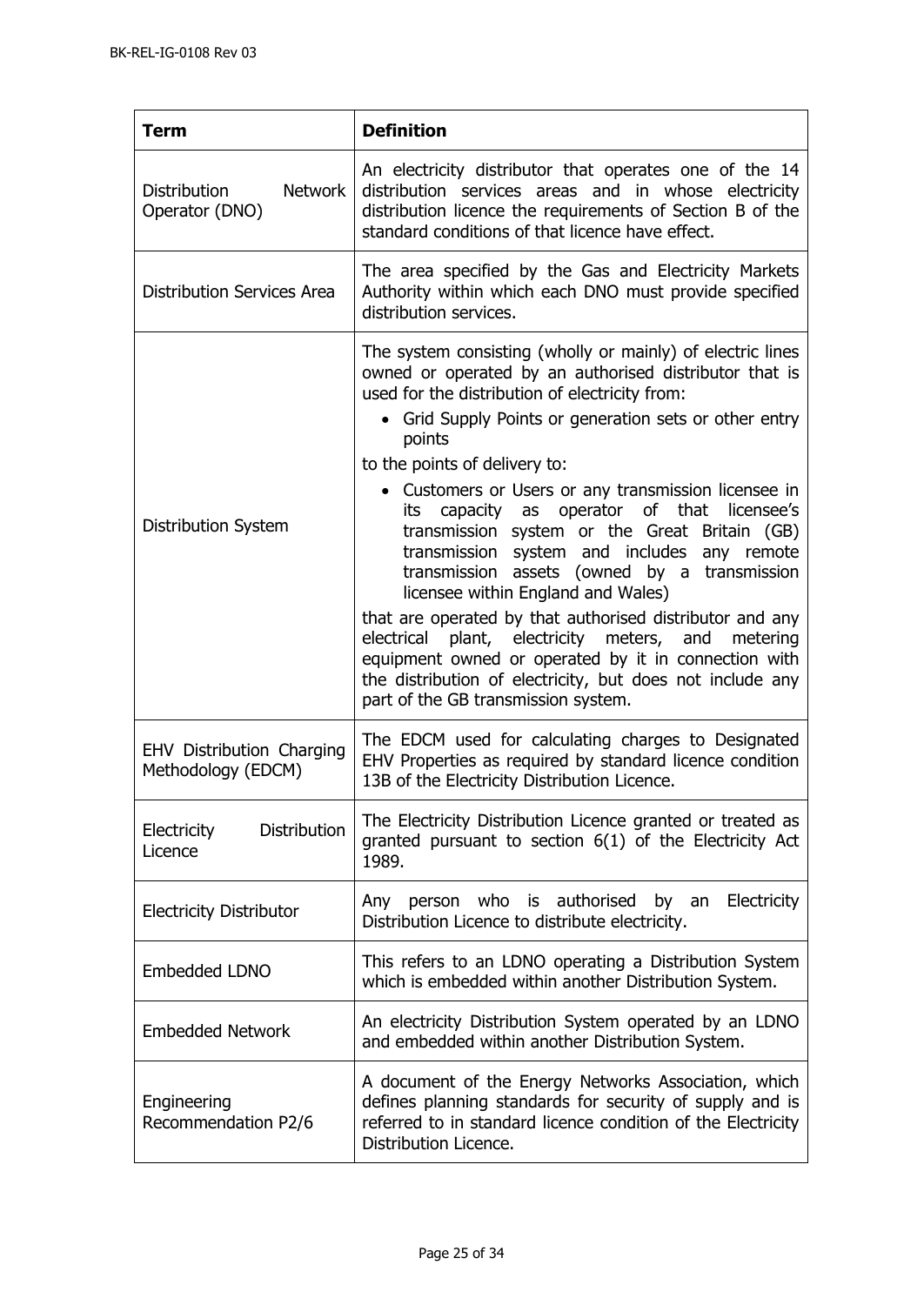| <b>Term</b>                                                | <b>Definition</b>                                                                                                                                                                                                                                                                      |
|------------------------------------------------------------|----------------------------------------------------------------------------------------------------------------------------------------------------------------------------------------------------------------------------------------------------------------------------------------|
| <b>Entry Point</b>                                         | A boundary point at which electricity is exported onto a<br>Distribution System from a connected installation or from<br>another Distribution System, not forming part of the total<br>system (boundary point and total system having the<br>meaning given to those terms in the BSC). |
| <b>Exit Point</b>                                          | A point of connection at which a supply of electricity may<br>flow from the Distribution System to the Customer's<br>installation or User's installation or the Distribution<br>System of another person.                                                                              |
| Extra-High Voltage (EHV)                                   | Nominal voltages of 22kV and above.                                                                                                                                                                                                                                                    |
| <b>Gas and Electricity Markets</b><br>Authority (GEMA)     | As established by the Utilities Act 2000.                                                                                                                                                                                                                                              |
| Grid Supply Point (GSP)                                    | metered connection<br>between the<br>National<br>Grid<br>A<br>Electricity Transmission system and the licensee's<br>Distribution System at which electricity flows to or from<br>the Distribution System.                                                                              |
| <b>GSP Group</b>                                           | A distinct electrical system that is supplied from one or<br>more GSPs for which total supply into the GSP Group can<br>be determined for each half hour.                                                                                                                              |
| High Voltage (HV)                                          | Nominal voltages of at least 1kV and less than 22kV.                                                                                                                                                                                                                                   |
| <b>Intermittent Generation</b>                             | Defined in DCUSA Schedule 16 as a generation plant<br>where the energy source of the prime mover cannot be<br>made available on demand, in accordance to the<br>definitions in Engineering Recommendation P2/6. These<br>include wind, tidal, wave, photovoltaic and small hydro.      |
| Settlement<br>Invalid<br>Combination                       | A Settlement combination that is not recognised as a<br>combination in market domain data<br>valid<br>$\overline{\phantom{a}}$<br>see<br>https://www.elexonportal.co.uk/MDDVIEWER.                                                                                                     |
| <b>kVA</b>                                                 | Kilovolt amperes.                                                                                                                                                                                                                                                                      |
| kVArh                                                      | Kilovolt ampere reactive hour.                                                                                                                                                                                                                                                         |
| kW                                                         | Kilowatt.                                                                                                                                                                                                                                                                              |
| kWh                                                        | Kilowatt hour (equivalent to one "unit" of electricity).                                                                                                                                                                                                                               |
| <b>Distribution</b><br>Licensed<br>Network Operator (LDNO) | The holder of a licence in respect of electricity distribution<br>activities in Great Britain.                                                                                                                                                                                         |
| Line Loss Factor (LLF)                                     | The factor that is used in Settlement to adjust the<br>Metering System volumes to take account of losses on<br>the Distribution System.                                                                                                                                                |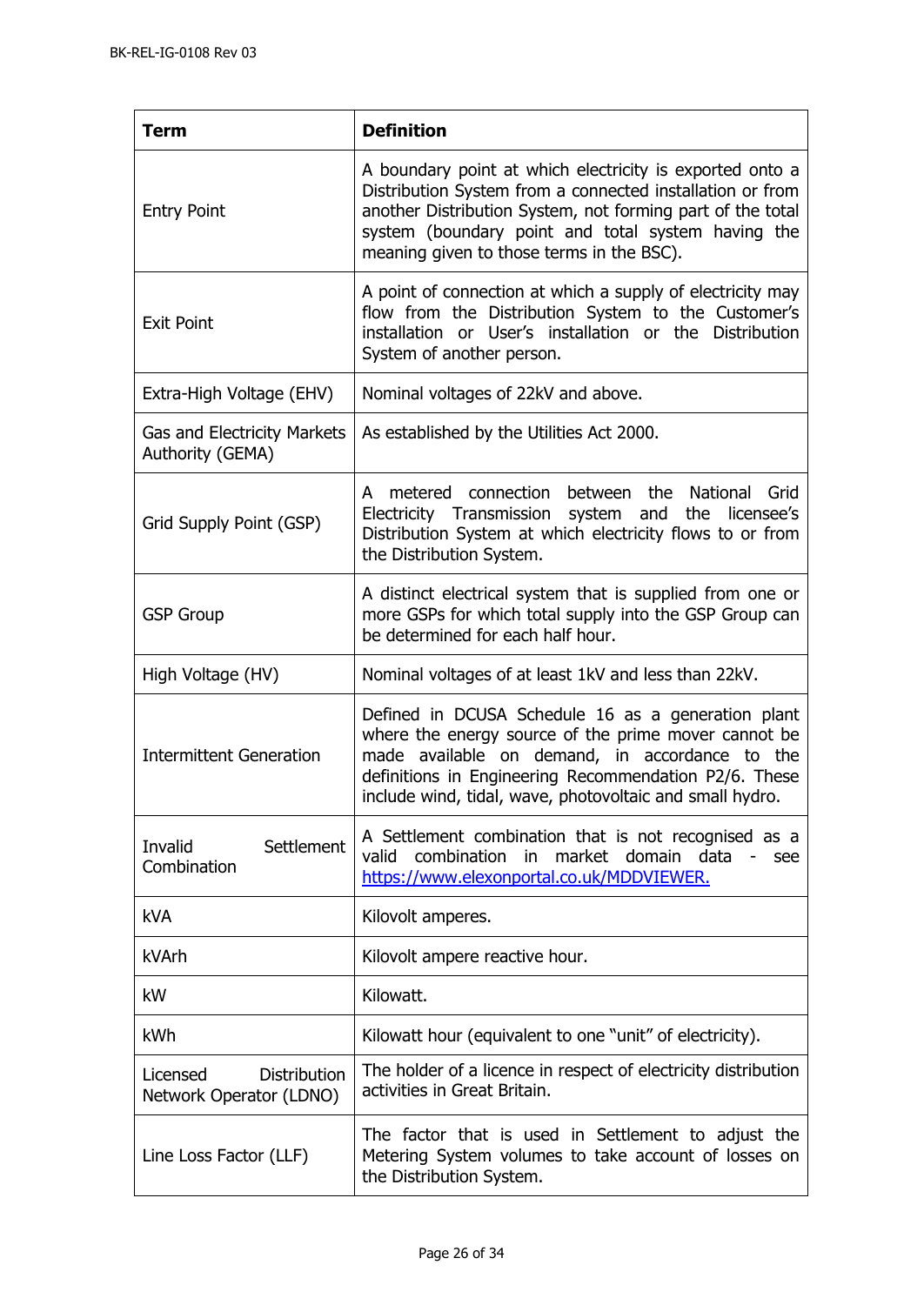| <b>Term</b>                          | <b>Definition</b>                                                                                                                                                                                                                                                                                                                                                                                                                                                                                                                                                                                                                                                                                                                                                                                                                             |
|--------------------------------------|-----------------------------------------------------------------------------------------------------------------------------------------------------------------------------------------------------------------------------------------------------------------------------------------------------------------------------------------------------------------------------------------------------------------------------------------------------------------------------------------------------------------------------------------------------------------------------------------------------------------------------------------------------------------------------------------------------------------------------------------------------------------------------------------------------------------------------------------------|
| Line Loss Factor Class<br>(LLFC)     | An identifier assigned to an SVA metering system which<br>is used to assign the LLF and Use of System Charges.                                                                                                                                                                                                                                                                                                                                                                                                                                                                                                                                                                                                                                                                                                                                |
| Load Factor                          | annual consumption (kWh)<br>$maximum\ demand\ (kW) \times hours\ in\ year$                                                                                                                                                                                                                                                                                                                                                                                                                                                                                                                                                                                                                                                                                                                                                                    |
| Low Voltage (LV)                     | Nominal voltages below 1kV.                                                                                                                                                                                                                                                                                                                                                                                                                                                                                                                                                                                                                                                                                                                                                                                                                   |
| Domain<br>Market<br>Data<br>(MDD)    | MDD is a central repository of reference data available to<br>all Users involved in Settlement. It is essential to the<br>operation of SVA trading arrangements.                                                                                                                                                                                                                                                                                                                                                                                                                                                                                                                                                                                                                                                                              |
| Maximum Export Capacity<br>(MEC)     | The MEC of apparent power expressed in kVA that has<br>been agreed can flow through the entry point to the<br>Distribution System from the Customer's installation as<br>specified in the Connection Agreement.                                                                                                                                                                                                                                                                                                                                                                                                                                                                                                                                                                                                                               |
| Maximum Import Capacity<br>(MIC)     | The MIC of apparent power expressed in kVA that has<br>been agreed can flow through the exit point from the<br>Distribution System to the Customer's installation as<br>specified in the Connection Agreement.                                                                                                                                                                                                                                                                                                                                                                                                                                                                                                                                                                                                                                |
| <b>Measurement Class</b>             | A classification of metering systems used in the BSC<br>which indicates how consumption is measured, i.e.:<br>Measurement class $A - non-half-hourly$ metering<br>equipment;<br>Measurement class $B$ – non-half-hourly unmetered<br>$\bullet$<br>supplies;<br>Measurement class $C -$ half-hourly metering<br>equipment at or above 100kW premises;<br>Measurement class $D - \text{half-hourly}$ unmetered<br>$\bullet$<br>supplies;<br>Measurement class $E - \text{half-hourly metric}$<br>equipment below 100kW premises with CT;<br>Measurement class $F - \text{half}$ hourly metering<br>equipment at below 100kW premises with CT or<br>whole current, and at domestic premises; and<br>Measurement class $G - \text{half}$ hourly metering<br>equipment at below 100kW premises with whole<br>current and not at domestic premises. |
| Meter<br>Timeswitch<br>Code<br>(MTC) | MTCs are three digit codes allowing suppliers to identify<br>the metering installed in Customers' premises.<br>They<br>indicate whether the meter is single or multi-rate, pre-<br>payment or credit, or whether it is 'related' to another<br>meter. Further information can be found in MDD.                                                                                                                                                                                                                                                                                                                                                                                                                                                                                                                                                |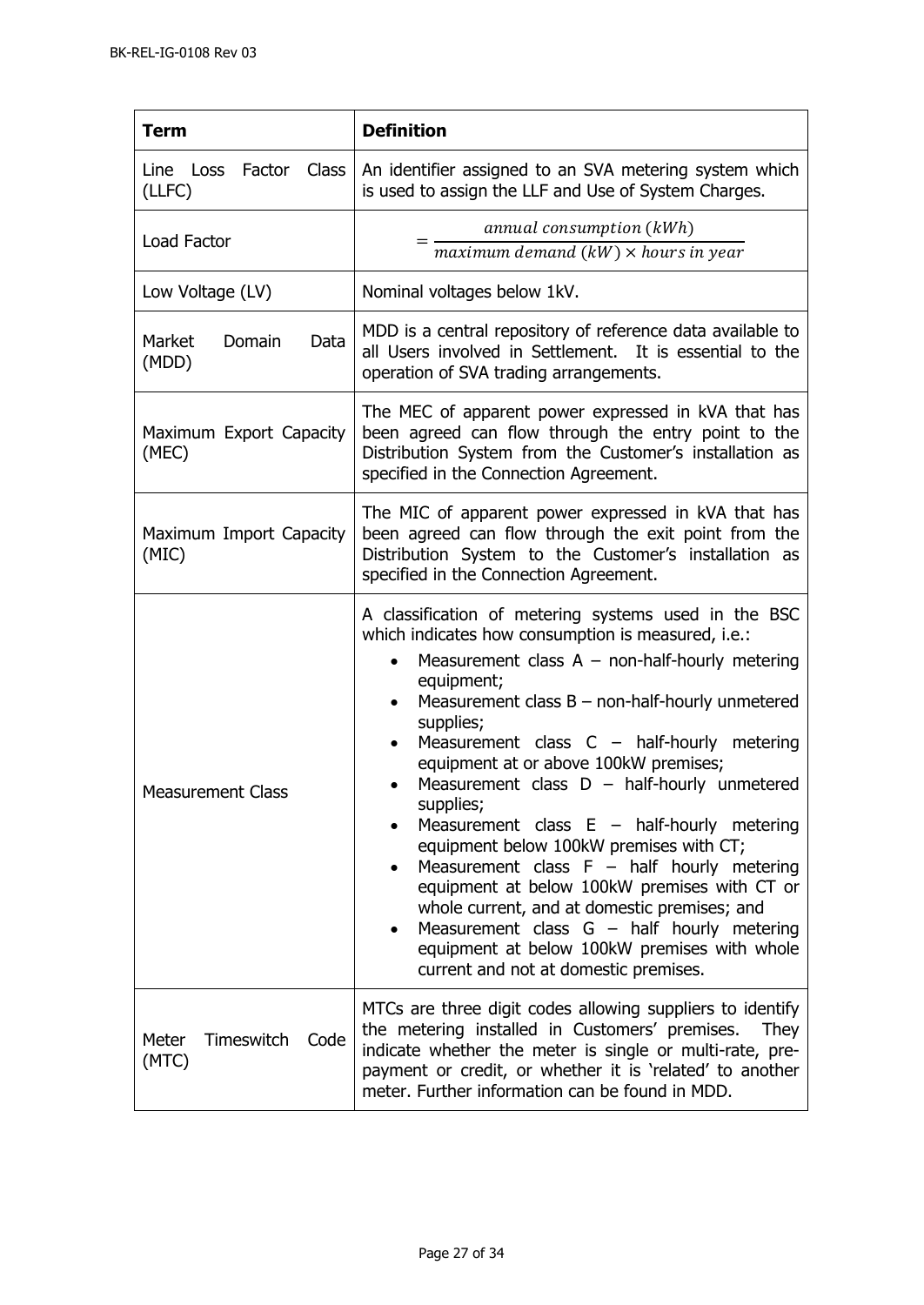| <b>Term</b>                                                    | <b>Definition</b>                                                                                                                                                                                                                                                                                                                                                                                                                                                                                                      |
|----------------------------------------------------------------|------------------------------------------------------------------------------------------------------------------------------------------------------------------------------------------------------------------------------------------------------------------------------------------------------------------------------------------------------------------------------------------------------------------------------------------------------------------------------------------------------------------------|
| <b>Metering Point</b>                                          | The point at which electricity that is exported to or<br>imported from the licensee's Distribution System is<br>measured, is deemed to be measured, or is intended to<br>be measured and which is registered pursuant to the<br>provisions of the MRA. For the purposes of this<br>statement, GSPs are not 'metering points'.                                                                                                                                                                                          |
| Metering<br>Point<br>Administration<br><b>Number</b><br>(MPAN) | A number relating to a Metering Point under the MRA.                                                                                                                                                                                                                                                                                                                                                                                                                                                                   |
| <b>Metering System</b>                                         | Particular commissioned metering equipment installed for<br>the purposes of measuring the quantities of exports<br>and/or imports at the exit point or entry point.                                                                                                                                                                                                                                                                                                                                                    |
| Metering System Identifier<br>(MSID)                           | MSID is a term used throughout the BSC and its<br>subsidiary documents and has the same meaning as<br>MPAN as used under the MRA.                                                                                                                                                                                                                                                                                                                                                                                      |
| Master Registration<br>Agreement (MRA)                         | The MRA is an Agreement that sets out terms for the<br>provision of Metering Point Administration Services<br>(MPAS) Registrations, and procedures in relation to the<br>Change of Supplier to any premise/metering point.                                                                                                                                                                                                                                                                                             |
| <b>Nested Networks</b>                                         | This refers to a situation where there is more than one<br>level of Embedded Network and therefore nested<br>Distribution Systems between LDNOs (e.g.<br>host<br>$DNA \rightarrow primary$ nested $DNA \rightarrow$ secondary<br>nested<br>$DNO \rightarrow$ customer).                                                                                                                                                                                                                                                |
| Non-Intermittent<br>Generation                                 | Defined in DCUSA Schedule 16 as a generation plant<br>where the energy source of the prime mover can be<br>made available on demand, in accordance to the<br>definitions in Engineering Recommendation P2/6. The<br>generator can choose when to operate, and bring more<br>benefits to the network if it runs at times of high load.<br>These include Combined Cycle Gas Turbine (CCGT), gas<br>generators, landfill, sewage, biomass, biogas, energy<br>crop, waste incineration and combine heat and power<br>(CHP) |
| Ofgem                                                          | Office of Gas and Electricity Markets – Ofgem is governed<br>by GEMA and is responsible for the regulation of the<br>distribution companies.                                                                                                                                                                                                                                                                                                                                                                           |
| Profile Class (PC)                                             | A categorisation applied to NHH MPANs and used in<br>Settlement to group Customers with similar consumption<br>patterns to enable the calculation of consumption<br>profiles.                                                                                                                                                                                                                                                                                                                                          |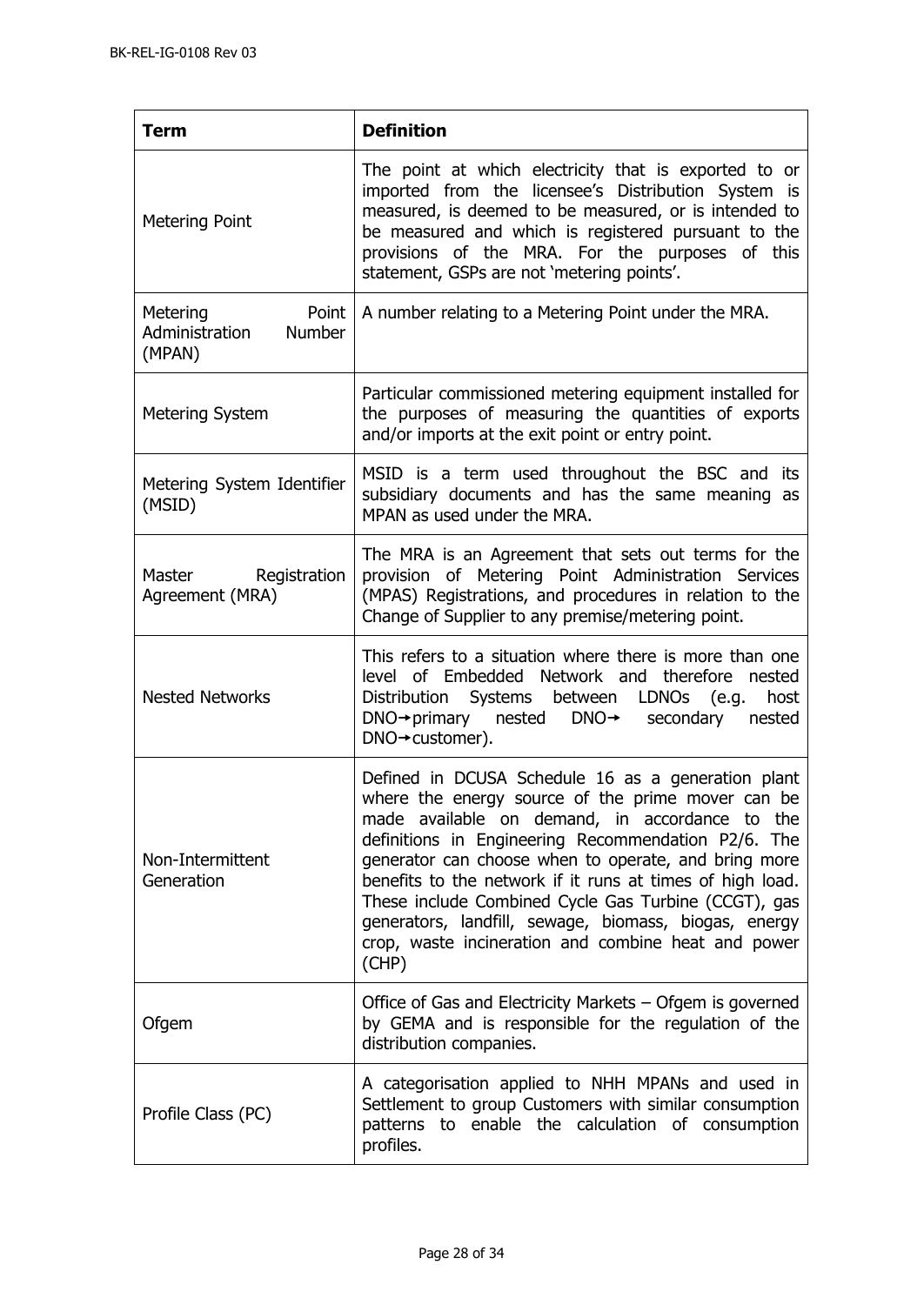| <b>Term</b>                                       | <b>Definition</b>                                                                                                                                                                                               |
|---------------------------------------------------|-----------------------------------------------------------------------------------------------------------------------------------------------------------------------------------------------------------------|
| Settlement                                        | The determination and settlement of amounts payable in<br>respect of charges (including reconciling charges) in<br>accordance with the BSC.                                                                     |
| Settlement Class (SC)                             | The combination of Profile Class, Line Loss Factor Class,<br>Regime and Standard Settlement<br>Pattern<br>Time<br>Configuration, by Supplier within a GSP group and used<br>for Settlement.                     |
| Standard<br>Settlement<br>Configuration (SSC)     | A standard metering configuration relating to a specific<br>combination of Time Pattern Regimes.                                                                                                                |
| Supercustomer                                     | The method of billing Users for use of system on an<br>aggregated basis, grouping together consumption and<br>standing charges for all similar NHH metered Customers<br>or aggregated HH metered Customers.     |
| <b>DU<sub>o</sub>S</b><br>Supercustomer<br>Report | A report of profiled data by Settlement Class providing<br>counts of MPANs and units consumed.                                                                                                                  |
| Supplier                                          | An organisation with a supply licence responsible for<br>electricity supplied to and/or exported from a metering<br>point.                                                                                      |
| Supplier Volume Allocation<br>(SVA)               | As defined in the BSC.                                                                                                                                                                                          |
| Time<br>Pattern<br>Regime<br>(TPR)                | The pattern of switching behaviour through time that one<br>or more meter registers follow.                                                                                                                     |
| <b>Unmetered Supplies</b>                         | Exit points deemed to be suitable as unmetered supplies<br>permitted in the Electricity (Unmetered Supply)<br>as<br>Regulations 2001 and where operated in accordance with<br>BSC procedure 520 <sup>14</sup> . |
| Use of System Charges                             | Charges which are applicable to those parties which use<br>the Distribution System.                                                                                                                             |
| <b>User</b>                                       | Someone that has a use of system agreement with the<br>LDNO e.g. a supplier, generator or other LDNO.                                                                                                           |

j

 $14$  Balancing and Settlement Code Procedures are available from <http://www.elexon.co.uk/pages/bscps.aspx>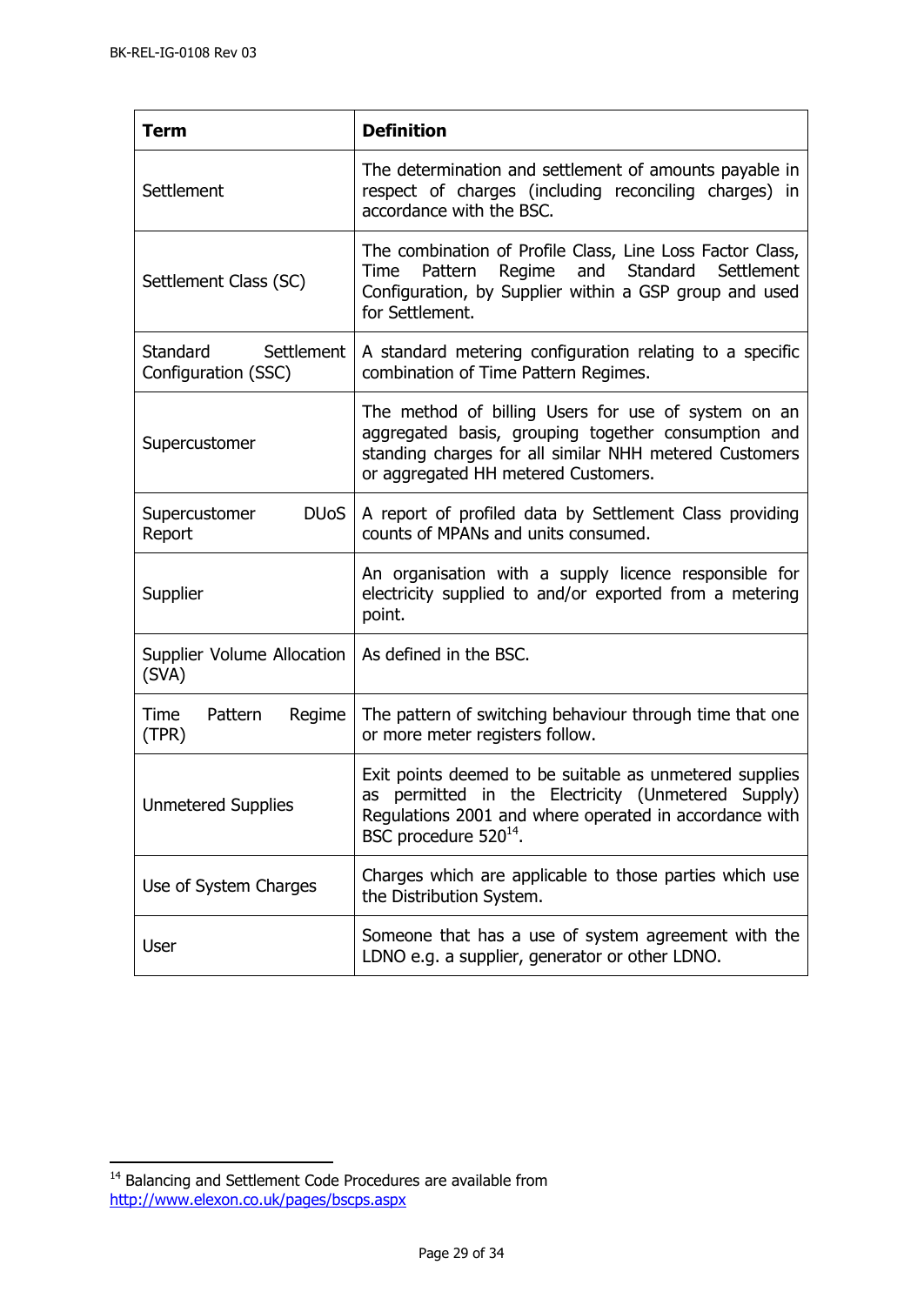## <span id="page-29-0"></span>**APPENDIX 2 - GUIDANCE NOTES<sup>15</sup>**

#### <span id="page-29-1"></span>**Background**

The electricity bill from your Supplier contains an element of charge to cover electricity distribution costs. This distribution charge covers the cost of operating and maintaining a safe and reliable Distribution System that forms the 'wires' that transport electricity between the national transmission system and end users such as homes and businesses. Our Distribution System includes overhead lines, underground cables, as well as substations and transformers.

In most cases, your Supplier is invoiced for the distribution charge and this is normally part of your total bill. In some cases, for example business users, the supplier may pass through the distribution charge as an identifiable line item on the electricity bill.

Where electricity is generated at a property your Supplier may receive a credit for energy that is exported on to the Distribution System. These credits are intended to reflect that the exported generation may reduce the need for traditional demand led reinforcement of the Distribution System.

Understanding your distribution charges could help you reduce your costs and increase your credits. This is achieved by understanding the components of the charge to help you identify whether there may be opportunities to change the way you use the Distribution System.

#### <span id="page-29-2"></span>**Meter point administration**

j

We are responsible for managing the electricity supply points that are connected to our Distribution System. Typically every supply point is identified by a Meter Point Administration Number (MPAN). A few supply points may have more than one MPAN depending on the metering configuration (e.g. a school which may have an MPAN for the main supply and a MPAN for catering).

The full MPAN is a 21 digit number, preceded by an 'S'. The MPAN applicable to a supply point is found on the electricity bill from your Supplier. This number enables you to establish who your electricity distributor is, details of the characteristics of the supply and importantly the distribution charges that are applicable to your premise.

The 21-digit number is normally presented in two sections as shown in the following diagram. The top section is supplementary data which gives information about the characteristics of supply, while the bottom 'core' is the unique identifier.

 $15$  These guidance notes are provided for additional information and do not form part of the application of charges.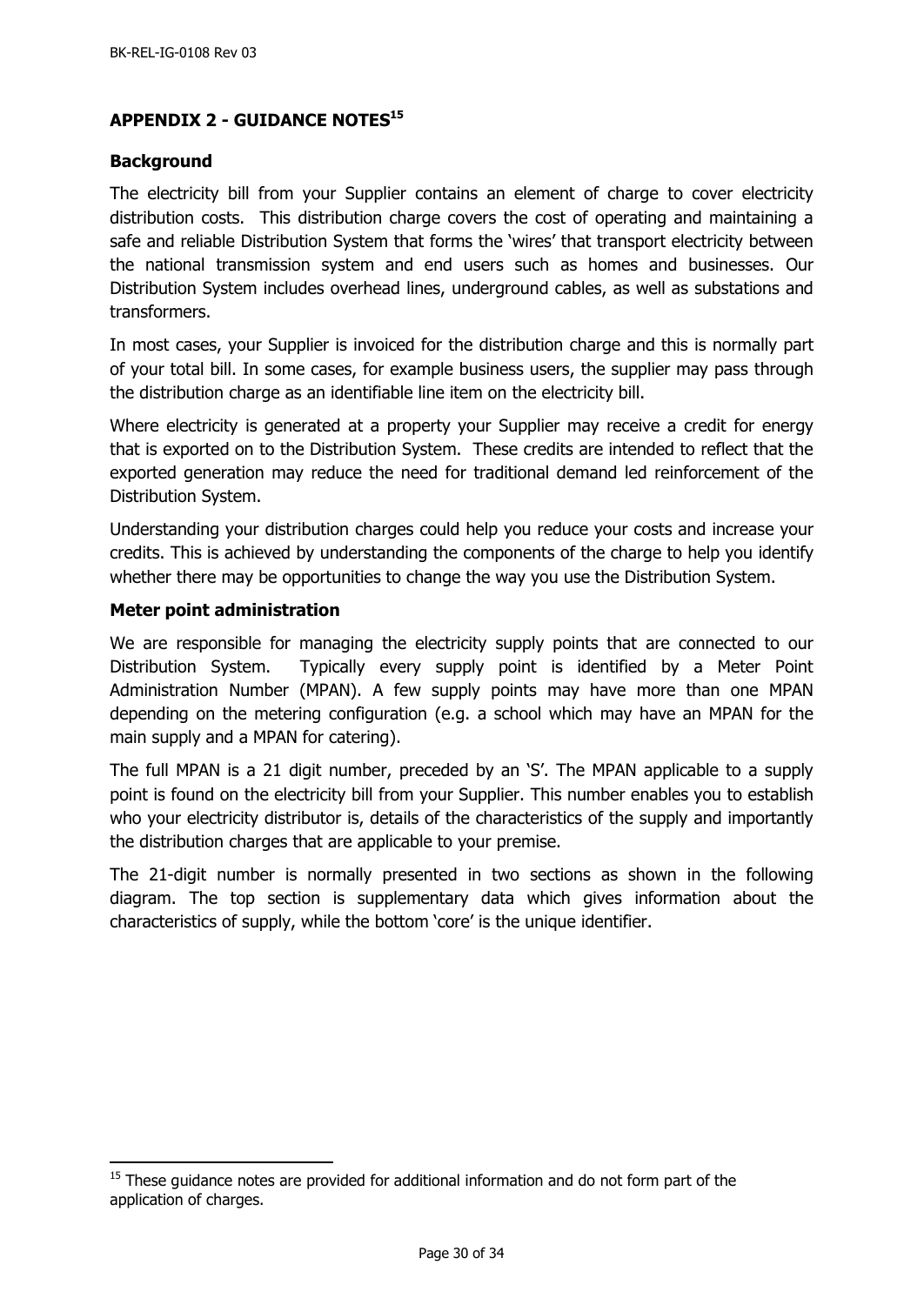#### Full MPAN diagram



Generally, you will only need to know the Distributor ID and line loss factor class to identify the distribution charges for your premise. However, there are some premises where charges are specific to that site. In these instances the charges are identified by the core MPAN. The Distributor ID for IPNL is 24. Other Distributor IDs can be referenced in the glossary.

Additionally it can be useful to understand the profile class provided in the supplementary data. The profile class will be a number between 00 and 08. The following list provides details of the allocation of profile classes to types of customers:

- '01' Domestic customers with unrestricted supply
- '02' Domestic customers with restricted load, for example off-peak heating
- '03' Non-domestic customers with unrestricted supply
- '04' Non-domestic customers with restricted load, for example offpeak heating
- '05' Non-domestic maximum demand customers with a Load Factor of less than 20%
- '06' Non-domestic maximum demand customers with a Load Factor between 20% and 30%
- '07' Non-domestic maximum demand customers with a Load Factor between 30% and 40%
- '08' Non-domestic maximum demand customers with a Load Factor over 40% or non-half-hourly metered generation customers
- '00' Half-hourly metered demand and generation customers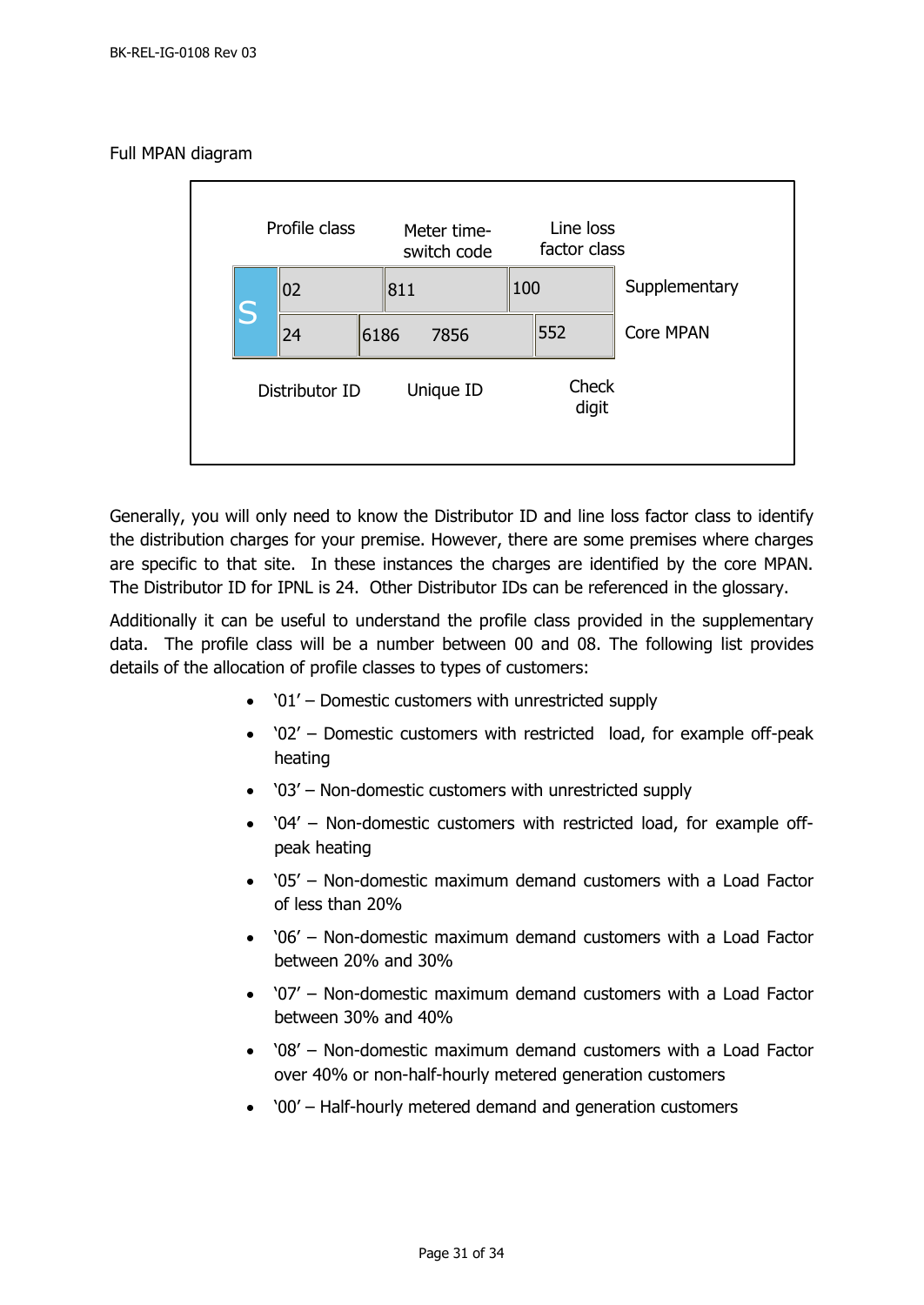Unmetered Supplies will be allocated to profile class 01, 08 and 00 depending on the type of load or the measurement method of the load.

The allocation of the profile class will affect your charges. If you feel that you have been allocated the wrong profile class, please contact your Supplier as they are responsible for this.

#### <span id="page-31-0"></span>**Your charges**

All distribution charges that relate to our Distributor ID 24 are provided in this statement.

You can identify your charges by referencing your line loss factor class, from Annex 1. If the MPAN is for a Designated EHV Property then the charges will be found in Annex 2. In a few instances, the charges maybe contained in Annex 3. When identifying charges in Annex 2, please note that some line loss factor classes have more than one charge. In this instance you will need to select the correct charge by cross referencing with the core MPAN provided in the table.

Once you have identified which charge structure applies to your MPAN then you will be able to calculate an estimate of your distribution charge using the calculator provided in the spreadsheet 'Schedule of charges and other tables' found in the sheet called 'Charge Calculator'. This spreadsheet can be downloaded from [http://www.gtc-uk.co.uk/about](http://www.gtc-uk.co.uk/about-us/our-regulated-businesses)[us/our-regulated-businesses.](http://www.gtc-uk.co.uk/about-us/our-regulated-businesses)

## <span id="page-31-1"></span>**Reducing your charges**

The most effective way to reduce your energy charges is to reduce your consumption by switching off or using more energy efficient appliances. However, there are also other potential opportunities to reduce your distribution charges; for example, it may be beneficial to shift demand or generation to a better time period. Demand use is likely to be cheaper outside peak periods and generation credits more beneficial, although the ability to directly benefit will be linked to the structure of your supply charges.

The calculator mentioned above provides the opportunity to establish a forecast of the change in distribution charges that could be achieved if you are able to change any of the consumption related inputs.

#### <span id="page-31-2"></span>**Reactive power and reactive power charges**

Reactive power is a separately charged component of connections that are half-hourly metered. Reactive power charges are generally avoidable if 'best practice' design of the properties' electrical installation has been provided in order to maintain a power factor between 0.95 and unity at the Metering Point.

Reactive Power (kVArh) is the difference between working power (active power measured in kW) and total power consumed (apparent power measured in kVA). Essentially it is a measure of how efficiently electrical power is transported through an electrical installation or a Distribution System.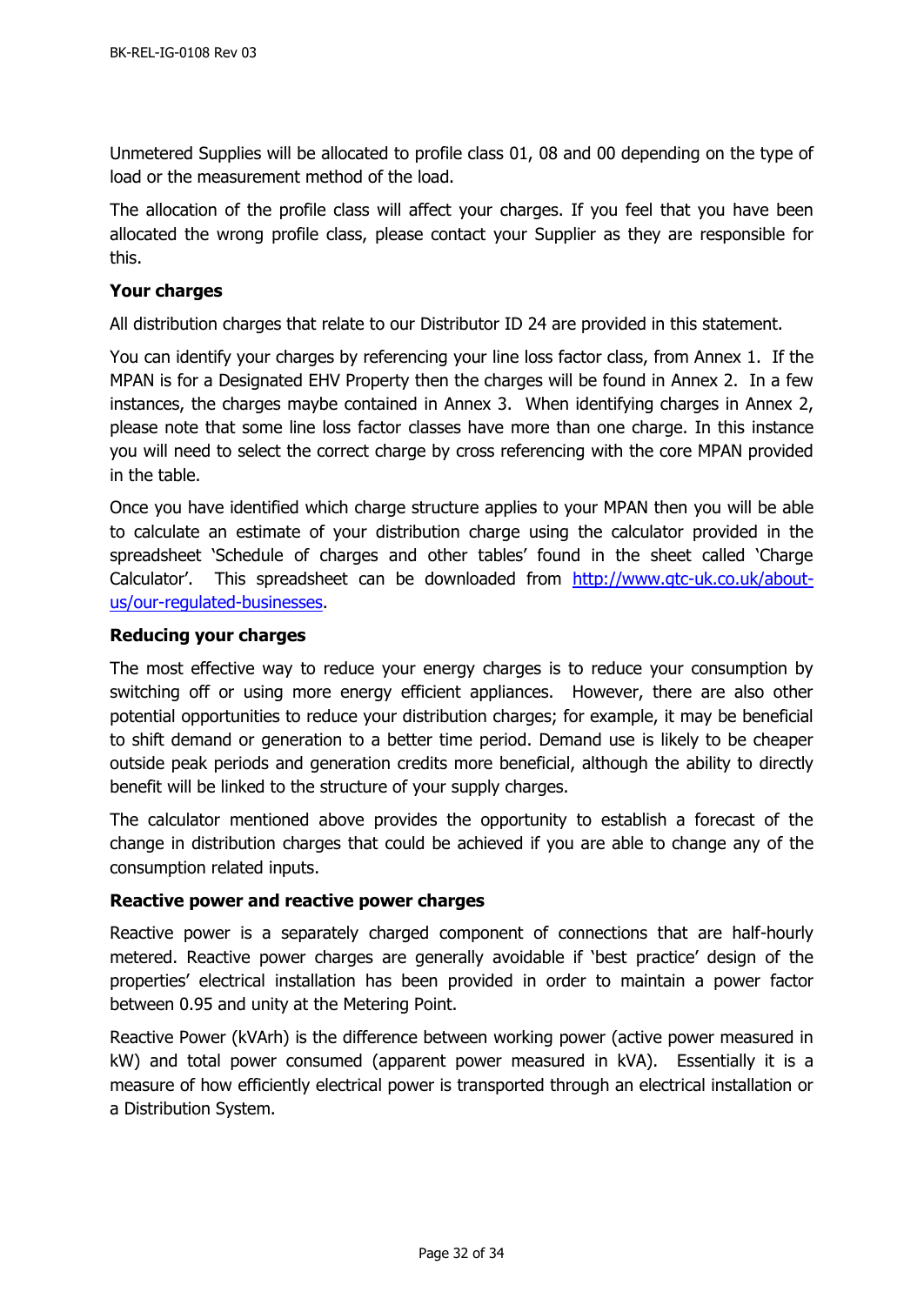Power flowing with a power factor of unity results in the most efficient loading of the Distribution System. Power flowing with a power factor of less than 0.95 results in much higher losses in the Distribution System, a need to potentially provide higher capacity electrical equipment and consequently a higher bill for you, the consumer. A comparatively small improvement in power factor can bring about a significant reduction in losses since losses are proportional to the square of the current.

Different types of electrical equipment require some 'reactive power' in addition to 'active power' in order to work effectively. Electric motors, transformers and fluorescent lighting, for example, may produce poor power factors due to the nature of their inductive load. However, if good design practice is applied then the poor power factor of appliances can be corrected as near as possible to source. Alternatively poor power factor can be corrected centrally near to the meter.

There are many advantages that can be achieved by correcting poor power factor. These include: reduced energy bills through lower reactive charges, lower capacity charges and reduced power consumption and reduced voltage drop in long cable runs.

#### <span id="page-32-0"></span>**Site-specific EHV charges**

IPNL does not have any EHV sites